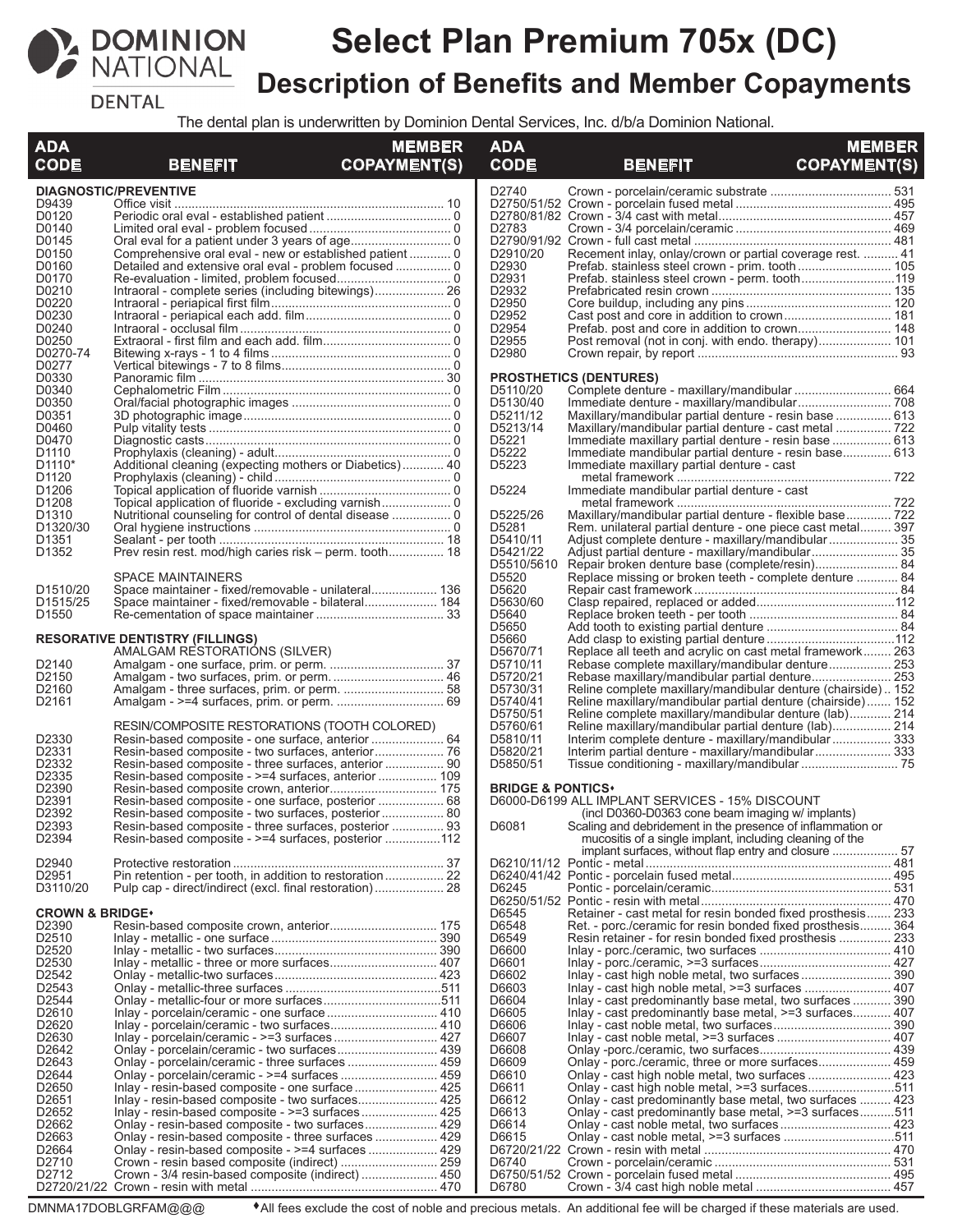## **ADAPTER**<br> **ADAPTER**<br> **ADAPTER**<br> **ADAPTER**<br> **ADAPTER**<br> **ADAPTER**<br> **ADAPTER CODE BENEFIT COPAYMENT(S)**

**CODE BENEFIT COPAYMENT** 

# **ADA MEMBER**

| D6781                           | Crown - 3/4 cast predominantly base metal 457                                                                            |  |
|---------------------------------|--------------------------------------------------------------------------------------------------------------------------|--|
| D6782                           |                                                                                                                          |  |
| D6783                           |                                                                                                                          |  |
|                                 |                                                                                                                          |  |
|                                 |                                                                                                                          |  |
| D6930                           |                                                                                                                          |  |
| D6980                           |                                                                                                                          |  |
|                                 |                                                                                                                          |  |
|                                 | <b>ADJUNCTIVE GENERAL SERVICES</b>                                                                                       |  |
| D9110                           | Palliative (emergency) treatment of dental pain 43                                                                       |  |
| D9210/15                        |                                                                                                                          |  |
| D9211                           |                                                                                                                          |  |
| D9212                           |                                                                                                                          |  |
| D9223                           | Deep sedation/general anesthesia - each                                                                                  |  |
|                                 |                                                                                                                          |  |
| D9230                           | Analgesia, anxiolysis, inhalation of nitrous oxide 37                                                                    |  |
| D9243                           | Intravenous conscious sedation/analgesia - each                                                                          |  |
|                                 |                                                                                                                          |  |
| D9310                           | Consultation (diagnostic service by nontreating dentist) 42                                                              |  |
| D9910                           |                                                                                                                          |  |
| D9930                           | Treatment of complications (post-surgical)  43                                                                           |  |
| D9986                           |                                                                                                                          |  |
|                                 |                                                                                                                          |  |
| D9995                           | Teledentistry - synchronous; real-time encounter                                                                         |  |
|                                 |                                                                                                                          |  |
| D9996                           | Teledentistry - asynchronous; information stored and                                                                     |  |
|                                 | forwarded to dentist for subsequent review                                                                               |  |
|                                 |                                                                                                                          |  |
| <b>ENDODONTICS<sup>1</sup></b>  |                                                                                                                          |  |
| D3220                           |                                                                                                                          |  |
| D3221                           | Pulpal debridement, prim. and perm. teeth 87                                                                             |  |
|                                 |                                                                                                                          |  |
| D3310                           |                                                                                                                          |  |
| D3320                           |                                                                                                                          |  |
| D3330                           |                                                                                                                          |  |
| D3333                           |                                                                                                                          |  |
| D3346                           | Retreat of prev. root canal therapy, anterior356                                                                         |  |
| D3347                           | Retreat of prev. root canal therapy, bicuspid 418                                                                        |  |
| D3348                           | Retreat of prev. root canal therapy, molar 527                                                                           |  |
| D3410                           |                                                                                                                          |  |
| D3421                           |                                                                                                                          |  |
| D3425                           |                                                                                                                          |  |
| D3426                           |                                                                                                                          |  |
| D3430                           |                                                                                                                          |  |
| D3450                           |                                                                                                                          |  |
| D3920                           |                                                                                                                          |  |
| D3950                           |                                                                                                                          |  |
|                                 |                                                                                                                          |  |
| <b>PERIODONTICS<sup>1</sup></b> |                                                                                                                          |  |
| D0180                           | Comp. periodontal eval - new or established patient 36                                                                   |  |
| D4210                           | Gingivectomy or gingivoplasty - > 3 cont. teeth, per quad 265                                                            |  |
| D4211                           | Gingivectomy or gingivoplasty - <= 3 teeth, per quad 94                                                                  |  |
| D4240                           | Gingival flap proc., inc. root planing -                                                                                 |  |
|                                 |                                                                                                                          |  |
| D4241                           | Gingival flap proc, inc. root planing -                                                                                  |  |
|                                 |                                                                                                                          |  |
| D4260                           | Osseous surgery - > 3 cont. teeth, per quad 485                                                                          |  |
| D4261                           |                                                                                                                          |  |
| D4268                           |                                                                                                                          |  |
| D4274                           | Mesial/distal wedge procedure, single tooth  308                                                                         |  |
| D4341                           | Perio scaling and root planing - >3 cont teeth, per quad 105<br>Perio scaling and root planing - <= 3 teeth, per quad 57 |  |
| D4342                           |                                                                                                                          |  |
| D4346                           | Scaling in presence of generalized moderate or severe                                                                    |  |
|                                 | gingival inflammation - full mouth, after oral evaluation  39                                                            |  |
| D4355                           |                                                                                                                          |  |
| D4381                           |                                                                                                                          |  |
| D4910                           |                                                                                                                          |  |
| D9940                           |                                                                                                                          |  |
| D9950                           |                                                                                                                          |  |
| D9951                           |                                                                                                                          |  |
| D9952                           |                                                                                                                          |  |
|                                 |                                                                                                                          |  |
| <b>ORAL SURGERY<sup>1</sup></b> |                                                                                                                          |  |
| D7111                           |                                                                                                                          |  |
| D7140                           |                                                                                                                          |  |
| D7210                           | Extraction, erupted tooth req elev, etc  127                                                                             |  |
| D7220                           |                                                                                                                          |  |
| D7230                           | Removal of impacted tooth - partially bony 189                                                                           |  |
| D7240                           |                                                                                                                          |  |
| D7241                           | Removal of imp. tooth - completely bony, with unusual                                                                    |  |
|                                 |                                                                                                                          |  |
| D7250                           |                                                                                                                          |  |
| D7251                           | Coronectomy - intentional partial tooth removal  181                                                                     |  |
| D7270                           | Tooth reimplant./stabiliz. of acc. evulsed/displaced tooth 211                                                           |  |
| D7280                           |                                                                                                                          |  |
| D7291                           | Transseptal fiberotomy/supra crestal fiberotomy, by report  41                                                           |  |
| D7310/20                        |                                                                                                                          |  |
| D7510                           | Incision and drainage of abscess - intraoral soft tissue  91<br>Frenulectomy (frenectomy/frenotomy) - separate proc 256  |  |
| D7960                           |                                                                                                                          |  |

*1 As performed by a Participating General Dentist. See Plan Exclusion #13.*

|           | <b>ORTHODONTICS<sup>2</sup></b>                                                                                                                               |
|-----------|---------------------------------------------------------------------------------------------------------------------------------------------------------------|
| D8660     |                                                                                                                                                               |
| D8070     | Comp. ortho. treatment - transitional dentition 3304                                                                                                          |
| D8080     | Comp. ortho. treatment - adolescent dentition 3422                                                                                                            |
| D8090     | Comp. ortho. treatment - adult dentition  3658                                                                                                                |
| D8670     | Periodic ortho. treatment visit (as part of contract)  118                                                                                                    |
| D8680     | Orthodontic retention (rem. of appl. and placement                                                                                                            |
|           |                                                                                                                                                               |
|           | 2 Phase I Treatment (D0810 - D8050) is provided at a 15% reduction from the orthodontist's<br>UCR fees. See exclusion #15 for additional coverage exclusions. |
|           | <b>Plan Exclusions</b>                                                                                                                                        |
| 1.        | Services which are covered under Medicare, worker's compensation,                                                                                             |
|           |                                                                                                                                                               |
|           | employer's liability laws, or the Pennsylvania Motor Vehicle Financial<br>Responsibility Law (Pennsylvania policyholders only)                                |
| 2.        | Services which, in the opinion of the attending dentist, are not necessary                                                                                    |
|           | for the patient's dental health.                                                                                                                              |
| 3.        | Cosmetic, elective or aesthetic dentistry except as required due to                                                                                           |
|           | accidental bodily injury to sound natural teeth.                                                                                                              |
| 4.        | Oral surgery requiring the setting of fractures or dislocations.                                                                                              |
| 5.        | Services with respect to malignancies, cysts or neoplasms, hereditary,                                                                                        |
|           | anodontic, mandibular prognathism or development<br>congenital,<br>malformations where, in the opinion of the Participating Dentist,                          |
|           | such services should not be performed in a dental office.                                                                                                     |
| 6.        | Dispensing of drugs.                                                                                                                                          |
| 7.        | Hospitalization for any dental procedure.                                                                                                                     |
| 8.        | Treatment required for conditions resulting from major disaster, epidemic,                                                                                    |
|           | war, acts of war, whether declared or undeclared, or while on active                                                                                          |
|           | duty as a member of the armed forces of any nation.                                                                                                           |
| 9.<br>10. | Replacement due to loss or theft of prosthetic appliance.<br>Procedures not listed as covered benefits under this Plan.                                       |
| 11.       | Services obtained outside of the dental office in which enrolled and                                                                                          |
|           | that are not preauthorizedby such office or Dominion National (with the                                                                                       |
|           | exception of out-of-area emergency dental services).                                                                                                          |
| 12.       | Services related to the treatment of TMD (Temporomandibular Disorder).                                                                                        |
| 13.       | Services related to procedures that are of such a degree of complexity                                                                                        |
|           | as to not be normally performed by a Participating General Dentist. Above                                                                                     |
|           | copayments do not apply when performed by a Participating Specialist (with the exception of orthodontics). Participating Specialists, if available, have      |
|           | entered into an agreement with Dominion National to provide dental                                                                                            |
|           | services to members at a 25% reduction from their Usual, Customary,                                                                                           |
|           | and Reasonable (UCR) fees.                                                                                                                                    |
| 14.       | Elective surgery including, but not limited to, extraction of non-pathologic,                                                                                 |
|           | asymptomatic impacted teeth.                                                                                                                                  |
| 15.       | The Invisalign system and similar specialized braces are not a covered                                                                                        |
|           | benefit. Patient copayments will apply to the routine orthodontic appliance<br>portion of services only. Additional costs incurred will become the patient's  |
|           | responsibility.                                                                                                                                               |
| 16.       | Any service or supply rendered to replace a tooth lost prior to the                                                                                           |
|           | effective date of coverage. This exclusion expires after 36 months                                                                                            |
|           | of Member's continuous coverage under the plan.                                                                                                               |
|           | <b>Plan Limitations</b>                                                                                                                                       |
| 1.        | Two (2) evaluations are covered per calendar year including a maximum of                                                                                      |
|           | one (1) comprehensive evaluation.                                                                                                                             |
| 2.        | One (1) problem focused exam is covered per calendar year.                                                                                                    |
| 3.        | Two (2) teeth cleanings (prophylaxis) are covered per calendar year (one                                                                                      |
|           | additional cleaning is covered during pregnancy and for diabetic patients).                                                                                   |
| 4.        | One (1) topical fluoride or fluoride varnish is covered per calendar year.                                                                                    |
| 5.        | Two (2) bitewing x-rays are covered per calendar year.                                                                                                        |
| 6.        | One (1) set of full mouth x-rays or panoramic film is covered every<br>three (3) years.                                                                       |
| 7.        | One $(1)$ sealant or preventative resin restoration per tooth is covered per                                                                                  |
|           | lifetime, up to age 16 (limited to permanent $1st$ and $2nd$ molars).                                                                                         |
| 8.        | Replacement of a filling is covered if it is more than two (2) years from the                                                                                 |
|           | date of original placement.                                                                                                                                   |
| 9.        | Replacement of a bridge, crown or denture is covered if it is more than                                                                                       |
|           | seven (7) years from the date of original placement.                                                                                                          |
| 10.       | Crown and bridge fees apply to treatment involving five or fewer units                                                                                        |
|           | when presented in a single treatment plan. Additional crown or bridge<br>units, beginning with the sixth unit, are available at the provider's Usual,         |
|           | $Customny$ , and Boasonable (UCB) foo, minus $25\%$                                                                                                           |

- Customary, and Reasonable (UCR) fee, minus 25%. 11. Relining and rebasing of dentures is covered once every 24 months.
- 12. Retreatment of root canal is covered if it is more than two (2) years from<br>the original treatment.<br>13. Root planing or scaling is covered once every 24 months per quadrant.<br>14. Scaling in presence of generalized modera
- 
- full mouth, after oral evaluation and in lieu of a covered D1110, limited to
- once per two years.<br>15. Scaling and debridement in the presence of inflammation or mucositis of a<br>single implant, including cleaning of the implant surfaces, without flap entry<br>and closure.
- 
- 16. Full mouth debridement is covered once per lifetime.<br>17. Procedure Code D4381 is limited to one (1) benefit per tooth for three teeth<br>per quadrant or a total of 12 teeth for all four quadrants per twelve (12)<br>months. M
- 
- 
- 
- year, within 24 months after definitive periodontal therapy. 20. Coronectomy intentional partial tooth removal, once per lifetime. 21. Teledentistry, synchronous (D9995) or asynchronous (D9996), limited to two per calendar year (when available).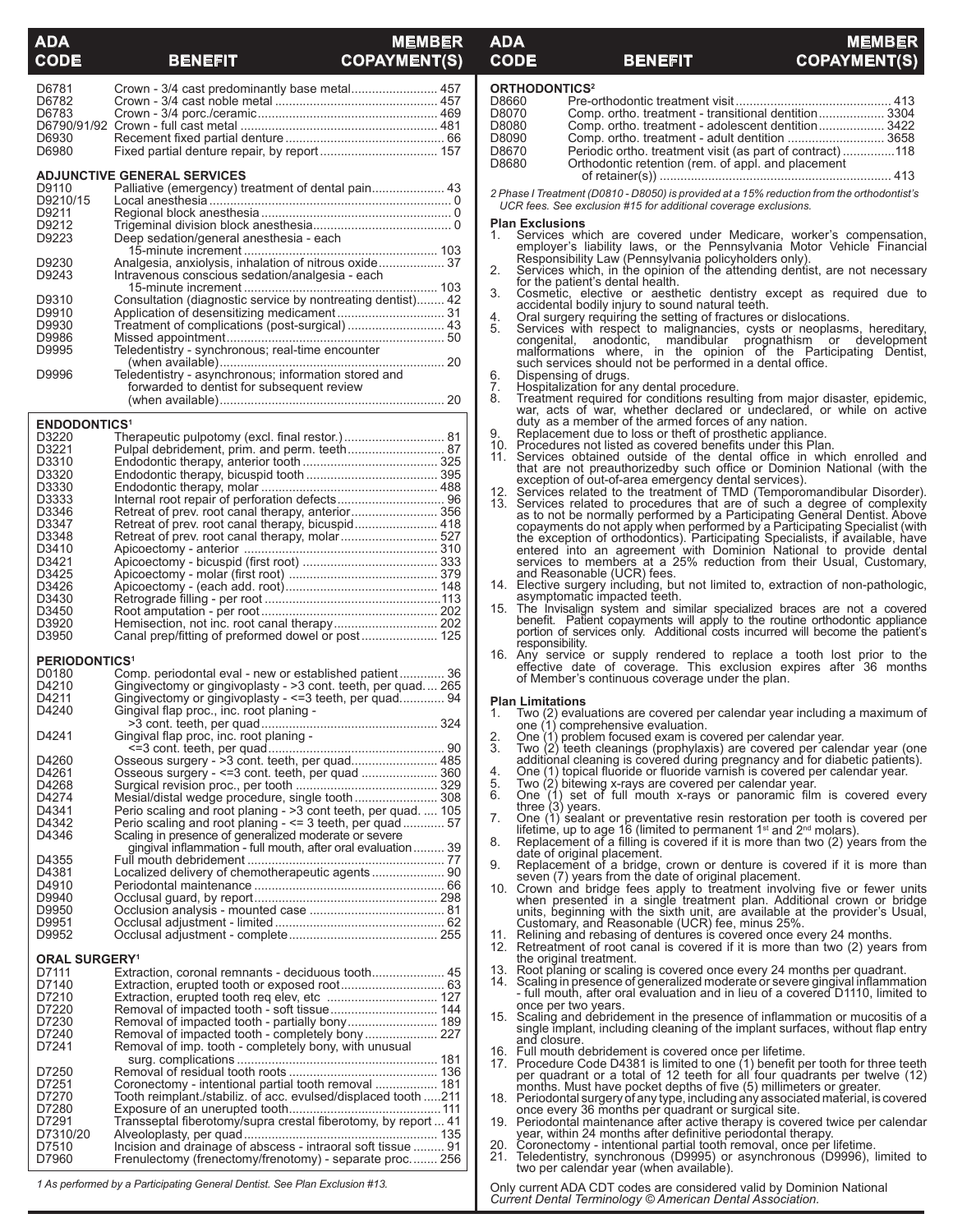

# **Select Plan Premium 705x (DE) Description of Benefits and Member Copayments**

**DENTAL** 

The dental plan is underwritten by Dominion Dental Services, Inc. d/b/a Dominion National.

| <b>ADA</b><br><b>CODE</b>      | <b>BENEFIT</b>                                                                                               | <b>MEMBER</b><br><b>COPAYMENT(S)</b> | <b>ADA</b><br><b>CODE</b>    | <b>BENEFIT</b>                                                                                                         | <b>MEMBER</b><br><b>COPAYMENT(S)</b> |
|--------------------------------|--------------------------------------------------------------------------------------------------------------|--------------------------------------|------------------------------|------------------------------------------------------------------------------------------------------------------------|--------------------------------------|
|                                | <b>DIAGNOSTIC/PREVENTIVE</b>                                                                                 |                                      | D2740                        |                                                                                                                        |                                      |
| D9439                          |                                                                                                              |                                      |                              |                                                                                                                        |                                      |
| D0120                          |                                                                                                              |                                      |                              |                                                                                                                        |                                      |
| D0140                          |                                                                                                              |                                      | D2783                        |                                                                                                                        |                                      |
| D0145<br>D0150                 |                                                                                                              |                                      | D2910/20                     | Recement inlay, onlay/crown or partial coverage rest.  41                                                              |                                      |
| D0160                          |                                                                                                              |                                      | D2930                        | Prefab. stainless steel crown - prim. tooth 105                                                                        |                                      |
| D0170                          |                                                                                                              |                                      | D2931                        | Prefab. stainless steel crown - perm. tooth119                                                                         |                                      |
| D0210                          |                                                                                                              |                                      | D2932                        |                                                                                                                        |                                      |
| D0220                          |                                                                                                              |                                      | D2950                        |                                                                                                                        |                                      |
| D0230                          |                                                                                                              |                                      | D2952                        |                                                                                                                        |                                      |
| D0240                          |                                                                                                              |                                      | D2954                        |                                                                                                                        |                                      |
| D0250                          |                                                                                                              |                                      | D2955                        | Post removal (not in conj. with endo. therapy) 101                                                                     |                                      |
| D0270-74                       |                                                                                                              |                                      | D2980                        |                                                                                                                        |                                      |
| D0277                          |                                                                                                              |                                      |                              |                                                                                                                        |                                      |
| D0330<br>D0340                 |                                                                                                              |                                      | D5110/20                     | <b>PROSTHETICS (DENTURES)</b>                                                                                          |                                      |
| D0350                          |                                                                                                              |                                      | D5130/40                     |                                                                                                                        |                                      |
| D0351                          |                                                                                                              |                                      | D5211/12                     | Maxillary/mandibular partial denture - resin base  613                                                                 |                                      |
| D0460                          |                                                                                                              |                                      | D5213/14                     | Maxillary/mandibular partial denture - cast metal  722                                                                 |                                      |
| D0470                          |                                                                                                              |                                      | D5221                        | Immediate maxillary partial denture - resin base  613                                                                  |                                      |
| D <sub>1110</sub>              |                                                                                                              |                                      | D5222                        | Immediate mandibular partial denture - resin base 613                                                                  |                                      |
| D <sub>1110</sub> <sup>*</sup> | Additional cleaning (expecting mothers or Diabetics) 40                                                      |                                      | D5223                        | Immediate maxillary partial denture - cast                                                                             |                                      |
| D <sub>1120</sub>              |                                                                                                              |                                      |                              |                                                                                                                        |                                      |
| D1206                          |                                                                                                              |                                      | D5224                        | Immediate mandibular partial denture - cast                                                                            |                                      |
| D <sub>1208</sub><br>D1310     |                                                                                                              |                                      | D5225/26                     |                                                                                                                        |                                      |
| D <sub>1320</sub> /30          |                                                                                                              |                                      | D5281                        | Maxillary/mandibular partial denture - flexible base 722<br>Rem. unilateral partial denture - one piece cast metal 397 |                                      |
| D <sub>1351</sub>              |                                                                                                              |                                      | D5410/11                     | Adjust complete denture - maxillary/mandibular 35                                                                      |                                      |
| D <sub>1352</sub>              | Prev resin rest. mod/high caries risk – perm. tooth 18                                                       |                                      | D5421/22                     |                                                                                                                        |                                      |
|                                |                                                                                                              |                                      | D5510/5610                   | Repair broken denture base (complete/resin) 84                                                                         |                                      |
|                                | SPACE MAINTAINERS                                                                                            |                                      | D5520                        | Replace missing or broken teeth - complete denture  84                                                                 |                                      |
| D <sub>1510</sub> /20          | Space maintainer - fixed/removable - unilateral 136                                                          |                                      | D5620                        |                                                                                                                        |                                      |
| D1515/25                       | Space maintainer - fixed/removable - bilateral 184                                                           |                                      | D5630/60                     |                                                                                                                        |                                      |
| D <sub>1550</sub>              |                                                                                                              |                                      | D5640                        |                                                                                                                        |                                      |
|                                |                                                                                                              |                                      | D5650                        |                                                                                                                        |                                      |
|                                | <b>RESORATIVE DENTISTRY (FILLINGS)</b>                                                                       |                                      | D5660                        |                                                                                                                        |                                      |
|                                | AMALGAM RESTORATIÓNS (SILVER)                                                                                |                                      | D5670/71                     | Replace all teeth and acrylic on cast metal framework 263                                                              |                                      |
| D2140<br>D2150                 |                                                                                                              |                                      | D5710/11<br>D5720/21         | Rebase complete maxillary/mandibular denture 253<br>Rebase maxillary/mandibular partial denture 253                    |                                      |
| D <sub>2160</sub>              |                                                                                                              |                                      | D5730/31                     | Reline complete maxillary/mandibular denture (chairside) 152                                                           |                                      |
| D <sub>2161</sub>              |                                                                                                              |                                      | D5740/41                     | Reline maxillary/mandibular partial denture (chairside)  152                                                           |                                      |
|                                |                                                                                                              |                                      | D5750/51                     | Reline complete maxillary/mandibular denture (lab) 214                                                                 |                                      |
|                                | RESIN/COMPOSITE RESTORATIONS (TOOTH COLORED)                                                                 |                                      | D5760/61                     | Reline maxillary/mandibular partial denture (lab) 214                                                                  |                                      |
| D2330                          |                                                                                                              |                                      | D5810/11                     | Interim complete denture - maxillary/mandibular  333                                                                   |                                      |
| D2331                          |                                                                                                              |                                      | D5820/21                     |                                                                                                                        |                                      |
| D <sub>2332</sub>              | Resin-based composite - three surfaces, anterior  90                                                         |                                      | D5850/51                     |                                                                                                                        |                                      |
| D2335                          | Resin-based composite - >=4 surfaces, anterior  109                                                          |                                      |                              |                                                                                                                        |                                      |
| D2390<br>D2391                 | Resin-based composite crown, anterior 175                                                                    |                                      | <b>BRIDGE &amp; PONTICS*</b> |                                                                                                                        |                                      |
| D2392                          | Resin-based composite - one surface, posterior  68                                                           |                                      |                              | D6000-D6199 ALL IMPLANT SERVICES - 15% DISCOUNT<br>(incl D0360-D0363 cone beam imaging w/ implants)                    |                                      |
| D2393                          | Resin-based composite - two surfaces, posterior  80<br>Resin-based composite - three surfaces, posterior  93 |                                      | D6081                        | Scaling and debridement in the presence of inflammation or                                                             |                                      |
| D <sub>2394</sub>              | Resin-based composite - >=4 surfaces, posterior 112                                                          |                                      |                              | mucositis of a single implant, including cleaning of the                                                               |                                      |
|                                |                                                                                                              |                                      |                              |                                                                                                                        |                                      |
| D2940                          |                                                                                                              |                                      |                              |                                                                                                                        |                                      |
| D <sub>2951</sub>              | Pin retention - per tooth, in addition to restoration 22                                                     |                                      |                              |                                                                                                                        |                                      |
| D3110/20                       |                                                                                                              |                                      | D6245                        |                                                                                                                        |                                      |
|                                |                                                                                                              |                                      |                              |                                                                                                                        |                                      |
| <b>CROWN &amp; BRIDGE*</b>     |                                                                                                              |                                      | D6545                        | Retainer - cast metal for resin bonded fixed prosthesis 233                                                            |                                      |
| D2390<br>D2510                 |                                                                                                              |                                      | D6548<br>D6549               | Ret. - porc./ceramic for resin bonded fixed prosthesis 364                                                             |                                      |
| D2520                          |                                                                                                              |                                      | D6600                        | Resin retainer - for resin bonded fixed prosthesis  233                                                                |                                      |
| D2530                          |                                                                                                              |                                      | D6601                        |                                                                                                                        |                                      |
| D2542                          |                                                                                                              |                                      | D6602                        |                                                                                                                        |                                      |
| D2543                          |                                                                                                              |                                      | D6603                        |                                                                                                                        |                                      |
| D2544                          |                                                                                                              |                                      | D6604                        | Inlay - cast predominantly base metal, two surfaces  390                                                               |                                      |
| D2610                          |                                                                                                              |                                      | D6605                        | Inlay - cast predominantly base metal, >=3 surfaces 407                                                                |                                      |
| D <sub>2620</sub>              |                                                                                                              |                                      | D6606                        |                                                                                                                        |                                      |
| D2630                          |                                                                                                              |                                      | D6607                        |                                                                                                                        |                                      |
| D2642                          | Onlay - porcelain/ceramic - two surfaces 439                                                                 |                                      | D6608                        |                                                                                                                        |                                      |
| D2643                          |                                                                                                              |                                      | D6609                        | Onlay - porc./ceramic, three or more surfaces 459                                                                      |                                      |
| D2644<br>D2650                 |                                                                                                              |                                      | D6610<br>D6611               |                                                                                                                        |                                      |
| D <sub>2651</sub>              | Inlay - resin-based composite - one surface 425                                                              |                                      | D6612                        | Onlay - cast high noble metal, >=3 surfaces511<br>Onlay - cast predominantly base metal, two surfaces  423             |                                      |
| D2652                          |                                                                                                              |                                      | D6613                        | Onlay - cast predominantly base metal, >=3 surfaces511                                                                 |                                      |
| D2662                          | Onlay - resin-based composite - two surfaces 429                                                             |                                      | D6614                        |                                                                                                                        |                                      |
| D <sub>2663</sub>              | Onlay - resin-based composite - three surfaces  429                                                          |                                      | D6615                        |                                                                                                                        |                                      |
| D2664                          |                                                                                                              |                                      |                              |                                                                                                                        |                                      |
| D2710                          |                                                                                                              |                                      | D6740                        |                                                                                                                        |                                      |
| D2712                          | Crown - 3/4 resin-based composite (indirect)  450                                                            |                                      |                              |                                                                                                                        |                                      |
|                                |                                                                                                              |                                      | D6780                        |                                                                                                                        |                                      |

DMNMA17DOBLGRFAM@@@ <sup>
All fees exclude the cost of noble and precious metals. An additional fee will be charged if these materials are used.</sup>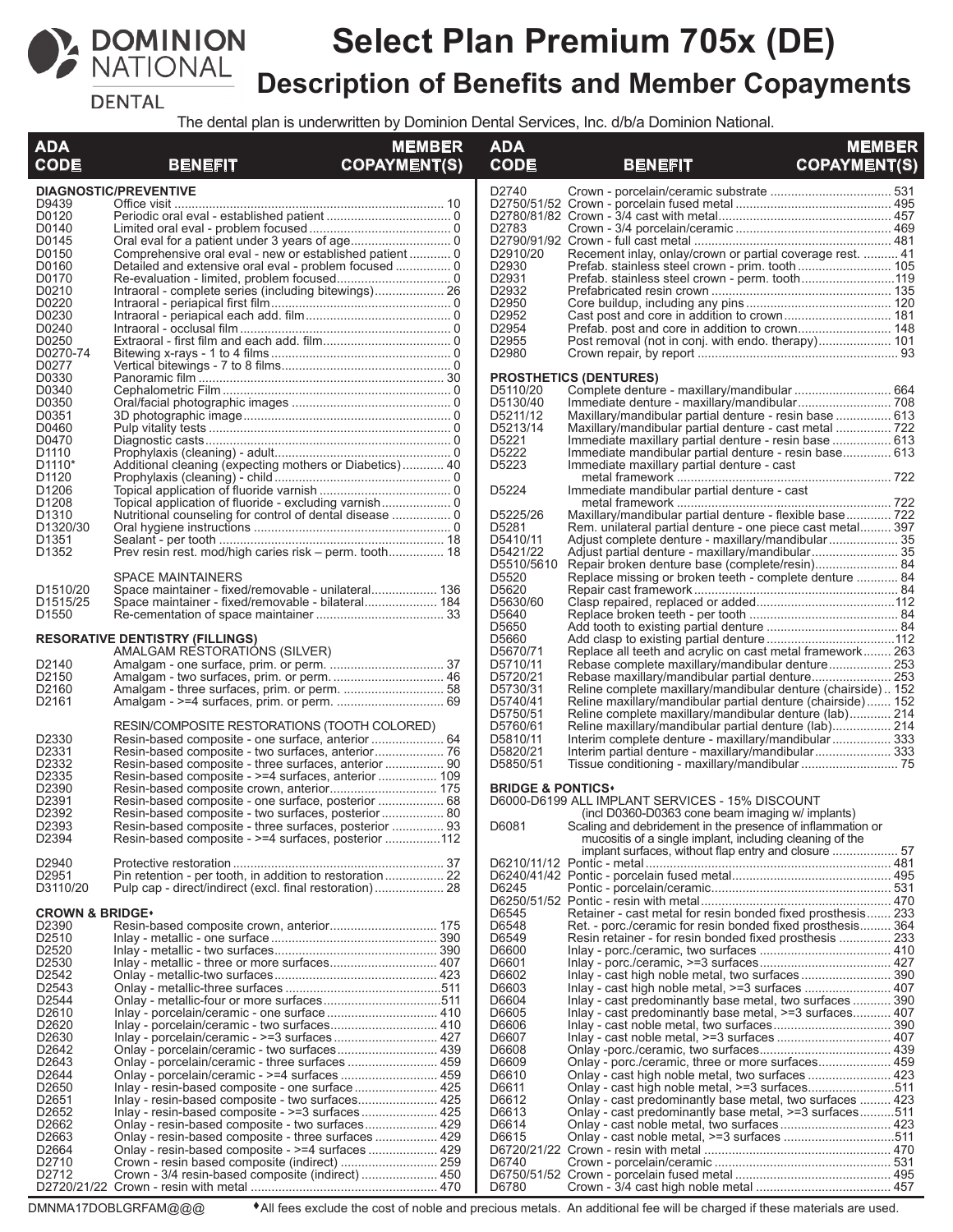## **MEMBER CODE BENEFIT COPAYMENT(S)**

| <u>uur</u>                      | <u>BENEFIL</u><br>VUFALMENTQJ                                                                                               |                     |
|---------------------------------|-----------------------------------------------------------------------------------------------------------------------------|---------------------|
| D6781                           | Crown - 3/4 cast predominantly base metal 457                                                                               | C                   |
| D6782                           |                                                                                                                             | Г                   |
| D6783                           |                                                                                                                             | Г                   |
|                                 |                                                                                                                             | Г<br>г              |
| D6930<br>D6980                  |                                                                                                                             | Г                   |
|                                 |                                                                                                                             | Г                   |
|                                 | <b>ADJUNCTIVE GENERAL SERVICES</b>                                                                                          |                     |
| D9110<br>D9210/15               |                                                                                                                             | 2                   |
| D9211                           |                                                                                                                             |                     |
| D9212                           |                                                                                                                             | F                   |
| D9223                           | Deep sedation/general anesthesia - each                                                                                     | 1                   |
|                                 |                                                                                                                             |                     |
| D9230<br>D9243                  | Analgesia, anxiolysis, inhalation of nitrous oxide 37<br>Intravenous conscious sedation/analgesia - each                    | 2                   |
|                                 |                                                                                                                             |                     |
| D9310                           | Consultation (diagnostic service by nontreating dentist) 42                                                                 | З                   |
| D9910                           |                                                                                                                             | 4                   |
| D9930                           | Treatment of complications (post-surgical)  43                                                                              |                     |
| D9986<br>D9995                  | Teledentistry - synchronous; real-time encounter                                                                            |                     |
|                                 |                                                                                                                             |                     |
| D9996                           | Teledentistry - asynchronous; information stored and                                                                        | Е                   |
|                                 | forwarded to dentist for subsequent review                                                                                  | 7                   |
|                                 |                                                                                                                             | ε                   |
| <b>ENDODONTICS<sup>1</sup></b>  |                                                                                                                             |                     |
| D3220                           |                                                                                                                             | ĉ                   |
| D3221                           |                                                                                                                             |                     |
| D3310                           |                                                                                                                             |                     |
| D3320<br>D3330                  |                                                                                                                             | 1                   |
| D3333                           |                                                                                                                             |                     |
| D3346                           |                                                                                                                             |                     |
| D3347                           | Retreat of prev. root canal therapy, bicuspid 418                                                                           |                     |
| D3348                           | Retreat of prev. root canal therapy, molar 527                                                                              |                     |
| D3410<br>D3421                  |                                                                                                                             |                     |
| D3425                           |                                                                                                                             |                     |
| D3426                           |                                                                                                                             | 1                   |
| D3430                           |                                                                                                                             |                     |
| D3450<br>D3920                  |                                                                                                                             | 1                   |
| D3950                           | Canal prep/fitting of preformed dowel or post 125                                                                           |                     |
|                                 |                                                                                                                             |                     |
| <b>PERIODONTICS<sup>1</sup></b> |                                                                                                                             | 1                   |
| D0180<br>D4210                  | Comp. periodontal eval - new or established patient 36<br>Gingivectomy or gingivoplasty - > 3 cont. teeth, per quad 265     |                     |
| D4211                           | Gingivectomy or gingivoplasty - <= 3 teeth, per quad 94                                                                     |                     |
| D4240                           | Gingival flap proc., inc. root planing -                                                                                    | F                   |
|                                 |                                                                                                                             | 1                   |
| D4241                           | Gingival flap proc, inc. root planing -                                                                                     | 3                   |
| D4260                           | Osseous surgery - >3 cont. teeth, per quad 485                                                                              |                     |
| D4261                           | Osseous surgery - <= 3 cont. teeth, per quad  360                                                                           | 4                   |
| D4268                           |                                                                                                                             | $\frac{5}{6}$       |
| D4274                           | Mesial/distal wedge procedure, single tooth  308                                                                            |                     |
| D4341<br>D4342                  | Perio scaling and root planing - > 3 cont teeth, per quad.  105<br>Perio scaling and root planing - <= 3 teeth, per quad 57 | 7                   |
| D4346                           | Scaling in presence of generalized moderate or severe                                                                       |                     |
|                                 | gingival inflammation - full mouth, after oral evaluation 39                                                                | 8                   |
| D4355                           |                                                                                                                             | g                   |
| D4381<br>D4910                  | Localized delivery of chemotherapeutic agents 90                                                                            |                     |
| D9940                           |                                                                                                                             | 1                   |
| D9950                           |                                                                                                                             |                     |
| D9951                           |                                                                                                                             |                     |
| D9952                           |                                                                                                                             | 1<br>$\overline{1}$ |
| <b>ORAL SURGERY<sup>1</sup></b> |                                                                                                                             |                     |
| D7111                           |                                                                                                                             | 1                   |
| D7140                           |                                                                                                                             | 1                   |
| D7210<br>D7220                  |                                                                                                                             |                     |
| D7230                           | Removal of impacted tooth - partially bony 189                                                                              | 1                   |
| D7240                           |                                                                                                                             |                     |
| D7241                           | Removal of imp. tooth - completely bony, with unusual                                                                       | 1                   |
|                                 |                                                                                                                             | 1                   |
| D7250<br>D7251                  | Coronectomy - intentional partial tooth removal  181                                                                        |                     |
| D7270                           | Tooth reimplant./stabiliz. of acc. evulsed/displaced tooth 211                                                              | 1                   |
| D7280                           |                                                                                                                             |                     |
|                                 |                                                                                                                             |                     |
| D7291                           | Transseptal fiberotomy/supra crestal fiberotomy, by report  41                                                              |                     |
| D7310/20                        |                                                                                                                             | 1                   |
| D7510                           | Incision and drainage of abscess - intraoral soft tissue  91                                                                | Σ                   |
| D7960                           | Frenulectomy (frenectomy/frenotomy) - separate proc 256                                                                     |                     |

| CODE                                               |                                 | <b>BENEFIT</b>                                                                                                                                                                                                                                                                                                                                                                                                                                                                                                                                                                                                                                                                                                                                                                                                     | <b>COPAYMENT(S)</b>                              |
|----------------------------------------------------|---------------------------------|--------------------------------------------------------------------------------------------------------------------------------------------------------------------------------------------------------------------------------------------------------------------------------------------------------------------------------------------------------------------------------------------------------------------------------------------------------------------------------------------------------------------------------------------------------------------------------------------------------------------------------------------------------------------------------------------------------------------------------------------------------------------------------------------------------------------|--------------------------------------------------|
|                                                    | <b>ORTHODONTICS<sup>2</sup></b> |                                                                                                                                                                                                                                                                                                                                                                                                                                                                                                                                                                                                                                                                                                                                                                                                                    |                                                  |
| D8660<br>D8070<br>D8080<br>D8090<br>D8670<br>D8680 |                                 | Comp. ortho. treatment - transitional dentition 3304<br>Comp. ortho. treatment - adolescent dentition 3422<br>Comp. ortho. treatment - adult dentition  3658<br>Periodic ortho. treatment visit (as part of contract)118<br>Orthodontic retention (rem. of appl. and placement                                                                                                                                                                                                                                                                                                                                                                                                                                                                                                                                     |                                                  |
|                                                    |                                 | 2 Phase I Treatment (D0810 - D8050) is provided at a 15% reduction from the orthodontist's<br>UCR fees. See exclusion #15 for additional coverage exclusions.                                                                                                                                                                                                                                                                                                                                                                                                                                                                                                                                                                                                                                                      |                                                  |
| 1.<br>2.                                           | <b>Plan Exclusions</b>          | Services which are covered under Medicare, worker's compensation, employer's liability laws, or the Pennsylvania Motor Vehicle Financial Responsibility Law (Pennsylvania policyholders only). Services which, in the opinion                                                                                                                                                                                                                                                                                                                                                                                                                                                                                                                                                                                      |                                                  |
| 3.                                                 |                                 | Cosmetic, elective or aesthetic dentistry except as required due to<br>accidental bodily injury to sound natural teeth.                                                                                                                                                                                                                                                                                                                                                                                                                                                                                                                                                                                                                                                                                            |                                                  |
| 4.<br>5.<br>6.                                     | congenital,                     | Oral surgery requiring the setting of fractures or dislocations.<br>Services with respect to malignancies, cysts or neoplasms, hereditary,<br>malformations where, in the opinion of the Participating Dentist,<br>such services should not be performed in a dental office.<br>Dispensing of drugs.                                                                                                                                                                                                                                                                                                                                                                                                                                                                                                               | anodontic, mandibular prognathism or development |
| 7.<br>8.<br>9.                                     |                                 | Hospitalization for any dental procedure.<br>Treatment required for conditions resulting from major disaster, epidemic,<br>war, acts of war, whether declared or undeclared, or while on active<br>duty as a member of the armed forces of any nation.<br>Replacement due to loss or theft of prosthetic appliance.                                                                                                                                                                                                                                                                                                                                                                                                                                                                                                |                                                  |
| 10.<br>11.                                         |                                 | Procedures not listed as covered benefits under this Plan.<br>Services obtained outside of the dental office in which enrolled and<br>that are not preauthorizedby such office or Dominion National (with the<br>exception of out-of-area emergency dental services).                                                                                                                                                                                                                                                                                                                                                                                                                                                                                                                                              |                                                  |
| 12.<br>13.                                         |                                 | Services related to the treatment of TMD (Temporomandibular Disorder).<br>Services related to procedures that are of such a degree of complexity<br>as to not be normally performed by a Participating General Dentist. Above<br>copayments do not apply when performed by a Participating Specialist (with<br>the exception of orthodontics). Participating Specialists, if available, have<br>entered into an agreement with Dominion National to provide dental<br>services to members at a 25% reduction from their Usual, Customary,<br>and Reasonable (UCR) fees. In Delaware, Participating Specialists will<br>provide a reduction from their UCR that will vary between specialists.<br>14. Elective surgery including, but not limited to, extraction of non-pathologic,<br>asymptomatic impacted teeth. |                                                  |
| 15.                                                | responsibility.                 | The Invisalign system and similar specialized braces are not a covered<br>benefit. Patient copayments will apply to the routine orthodontic appliance<br>portion of services only. Additional costs incurred will become the patient's                                                                                                                                                                                                                                                                                                                                                                                                                                                                                                                                                                             |                                                  |
|                                                    |                                 | 16. Any service or supply rendered to replace a tooth lost prior to the<br>effective date of coverage. This exclusion expires after 36 months<br>of Member's continuous coverage under the plan.                                                                                                                                                                                                                                                                                                                                                                                                                                                                                                                                                                                                                   |                                                  |
| 1.                                                 | <b>Plan Limitations</b>         | Two (2) evaluations are covered per calendar year including a maximum of                                                                                                                                                                                                                                                                                                                                                                                                                                                                                                                                                                                                                                                                                                                                           |                                                  |
| 2.                                                 |                                 | one (1) comprehensive evaluation.<br>One (1) problem focused exam is covered per calendar year.                                                                                                                                                                                                                                                                                                                                                                                                                                                                                                                                                                                                                                                                                                                    |                                                  |
| 3.<br>4.                                           |                                 | Two (2) teeth cleanings (prophylaxis) are covered per calendar year (one<br>additional cleaning is covered during pregnancy and for diabetic patients).<br>One (1) topical fluoride or fluoride varnish is covered per calendar year.                                                                                                                                                                                                                                                                                                                                                                                                                                                                                                                                                                              |                                                  |
| $\frac{5}{2}$<br>6.                                | three (3) years.                | Two (2) bitewing x-rays are covered per calendar year.<br>One (1) set of full mouth x-rays or panoramic film is covered every                                                                                                                                                                                                                                                                                                                                                                                                                                                                                                                                                                                                                                                                                      |                                                  |
| 7.<br>8.                                           |                                 | One (1) sealant or preventative resin restoration per tooth is covered per<br>lifetime, up to age 16 (limited to permanent $1st$ and $2nd$ molars).<br>Replacement of a filling is covered if it is more than two (2) years from the                                                                                                                                                                                                                                                                                                                                                                                                                                                                                                                                                                               |                                                  |
| 9.                                                 |                                 | date of original placement.<br>Replacement of a bridge, crown or denture is covered if it is more than                                                                                                                                                                                                                                                                                                                                                                                                                                                                                                                                                                                                                                                                                                             |                                                  |
| 10.                                                |                                 | seven (7) years from the date of original placement.<br>Crown and bridge fees apply to treatment involving five or fewer units<br>when presented in a single treatment plan. Additional crown or bridge<br>units, beginning with the sixth unit, are available at the provider's Usual,<br>Customary, and Reasonable (UCR) fee, minus 25%.                                                                                                                                                                                                                                                                                                                                                                                                                                                                         |                                                  |
| 11.<br>12.                                         |                                 | Relining and rebasing of dentures is covered once every 24 months.<br>Retreatment of root canal is covered if it is more than two (2) years from<br>the original treatment.                                                                                                                                                                                                                                                                                                                                                                                                                                                                                                                                                                                                                                        |                                                  |

**ADA MEMBER**

- 
- the original treatment.<br>13. Root planing or scaling is covered once every 24 months per quadrant.<br>14. Scaling in presence of generalized moderate or severe gingival inflammation<br>- full mouth, after oral evaluation and in l
- once per two years.<br>
15. Scaling and debridement in the presence of inflammation or mucositis of a<br>
single implant, including cleaning of the implant surfaces, without flap entry<br>
and closure.<br>
16. Full mouth debridement i
- 
- per quadrant or a total of 12 teeth for all four quadrants per twelve (12)<br>months. Must have pocket depths of five (5) millimeters or greater.<br>18. Periodontal surgery of any type, including any associated material, is cove
- once every 36 months per quadrant or surgical site. 19. Periodontal maintenance after active therapy is covered twice per calendar
- 
- 
- year, within 24 months after definitive periodontal therapy.<br>20. Coronectomy intentional partial tooth removal, once per lifetime.<br>21. Teledentistry, synchronous (D9995) or asynchronous (D9996), limited to<br>two per calend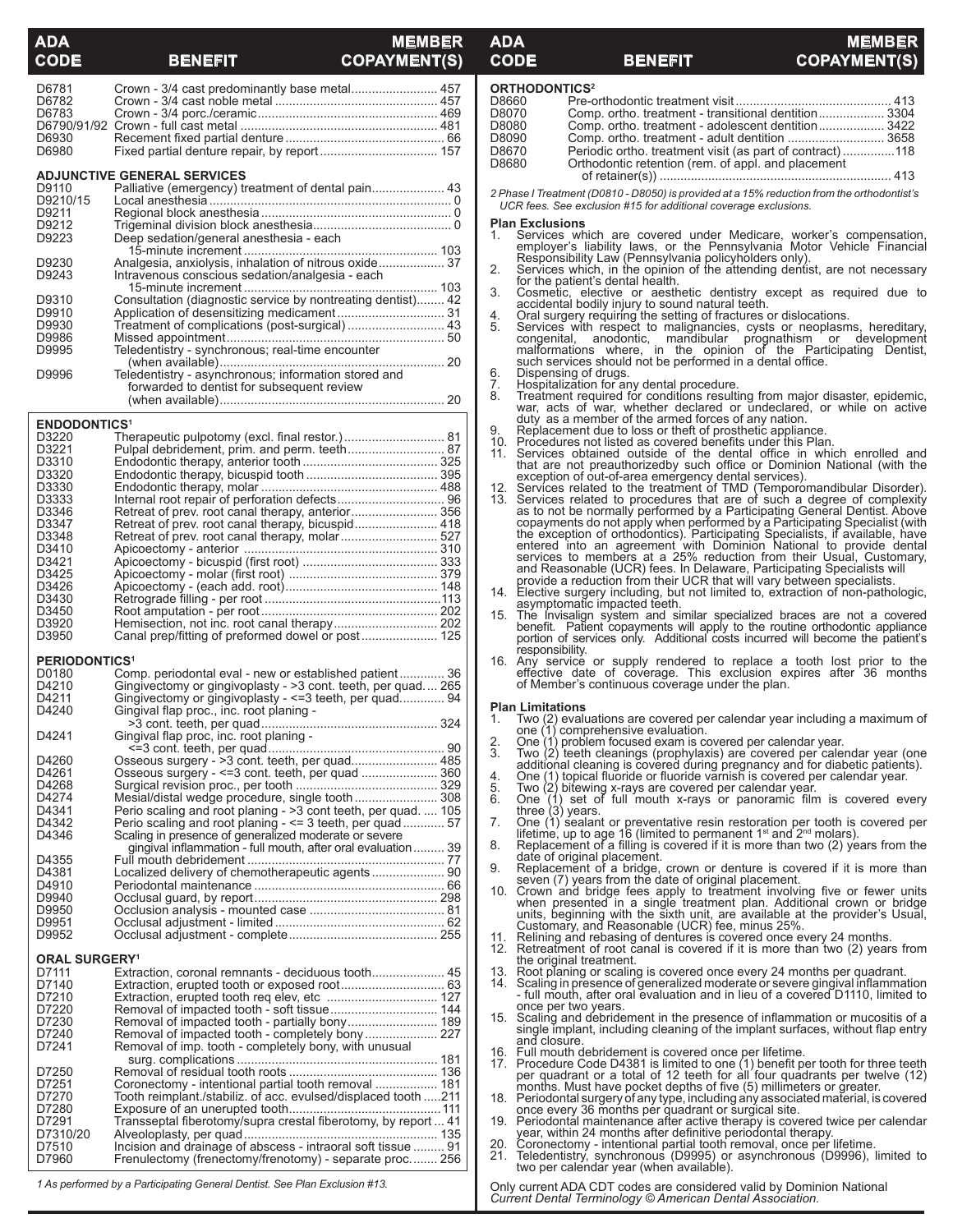

# **Select Plan Premium 705x (MD) Description of Benefits and Member Copayments**

**DENTAL** 

The dental plan is underwritten by Dominion Dental Services, Inc. d/b/a Dominion National.

| <b>DIAGNOSTIC/PREVENTIVE</b><br>D2710<br>D9439<br>D2712<br>Crown - 3/4 resin-based composite (indirect)  450<br>D0120<br>D0140<br>D2740<br>D0145<br>D0150<br>Comprehensive oral eval - new or established patient  0<br>D0160<br>D2783<br>D0170<br>D0210<br>D2910/20<br>Recement inlay, onlay/crown or partial coverage rest.  41<br>D0220<br>D <sub>2930</sub><br>D0230<br>D2931<br>D0240<br>D2932<br>D0250<br>D2950<br>D0270-74<br>D2952<br>D0277<br>D2954<br>D0330<br>D <sub>2955</sub><br>Post removal (not in conj. with endo. therapy) 101<br>D0340<br>D2980<br>D0350<br>D0351<br><b>PROSTHETICS (DENTURES)</b><br>D0460<br>D5110/20<br>Complete denture - maxillary/mandibular  664<br>D0470<br>D5130/40<br>D1110<br>D5211/12<br>Maxillary/mandibular partial denture - resin base  613<br>D1110*<br>Additional cleaning (expecting mothers or Diabetics) 40<br>D5213/14<br>D1120<br>D5221<br>Immediate maxillary partial denture - resin base  613<br>D1206<br>D5222<br>Immediate mandibular partial denture - resin base 613<br>D <sub>1208</sub><br>D5223<br>Immediate maxillary partial denture - cast<br>D1310<br>Nutritional counseling for control of dental disease  0<br>D5224<br>D <sub>1320</sub> /30<br>Immediate mandibular partial denture - cast<br>D <sub>1351</sub><br>Prev resin rest. mod/high caries risk – perm. tooth 18<br>D5225/26<br>Maxillary/mandibular partial denture - flexible base 722<br>D1352<br>D5281<br>Rem. unilateral partial denture - one piece cast metal 397<br><b>SPACE MAINTAINERS</b><br>D5410/11<br>Space maintainer - fixed/removable - unilateral 136<br>D5421/22<br>D <sub>1510</sub> /20<br>D5510/5610<br>D <sub>1515</sub> /25<br>Repair broken denture base (complete/resin) 84<br>D <sub>1550</sub><br>D5520<br>Replace missing or broken teeth - complete denture  84<br>D5620<br>D5630/60<br><b>RESORATIVE DENTISTRY (FILLINGS)</b><br>D5640<br>AMALGAM RESTORATIONS (SILVER)<br>D2140<br>D5650<br>D2150<br>D5660<br>D2160<br>D5670/71<br>Replace all teeth and acrylic on cast metal framework 263<br>Rebase complete maxillary/mandibular denture 253<br>D2161<br>D5710/11<br>D5720/21<br>Rebase maxillary/mandibular partial denture 253<br>RESIN/COMPOSITE RESTORATIONS (TOOTH COLORED)<br>D5730/31<br>Reline complete maxillary/mandibular denture (chairside)152<br>D2330<br>Resin-based composite - one surface, anterior  64<br>D5740/41<br>Reline maxillary/mandibular partial denture (chairside) 152<br>D2331<br>D5750/51<br>Reline complete maxillary/mandibular denture (lab) 214<br>D2332<br>D5760/61<br>Reline maxillary/mandibular partial denture (lab) 214<br>Resin-based composite - three surfaces, anterior  90<br>D2335<br>D5810/11<br>Interim complete denture - maxillary/mandibular 333<br>D2390<br>D5820/21<br>D <sub>2391</sub><br>Resin-based composite - one surface, posterior  68<br>D5850/51<br>D2392<br>Resin-based composite - two surfaces, posterior 80<br>D2393<br>Resin-based composite - three surfaces, posterior  93<br><b>BRIDGE &amp; PONTICS*</b><br>D2394<br>Resin-based composite - >=4 surfaces, posterior 112<br>D6000-D6199 ALL IMPLANT SERVICES - 15% DISCOUNT<br>(incl D0360-D0363 cone beam imaging w/ implants)<br>D2940<br>D2951<br>D6245<br>D3110/20<br>Retainer - cast metal for resin bonded fixed prosthesis 233<br><b>CROWN &amp; BRIDGE*</b><br>D6545<br>D2390<br>D6548<br>Ret. - porc./ceramic for resin bonded fixed prosthesis 364<br>D2510<br>D6549<br>Resin retainer - for resin bonded fixed prosthesis  233<br>D2520<br>D6600<br>Inlay - metallic - three or more surfaces 407<br>D2530<br>D6601<br>D2542<br>D6602<br>Inlay - cast high noble metal, two surfaces 390<br>D2543<br>D6603<br>D6604<br>Inlay - cast predominantly base metal, two surfaces  390<br>D <sub>2544</sub><br>D2610<br>D6605<br>Inlay - cast predominantly base metal, >=3 surfaces 407<br>D6606<br>D2620<br>D6607<br>D2630<br>D6608<br>D2642<br>D6609<br>Onlay - porc./ceramic, three or more surfaces 459<br>D2643<br>Onlay - porcelain/ceramic - three surfaces  459<br>Onlay - cast high noble metal, two surfaces  423<br>D2644<br>D6610<br>D6611<br>Onlay - cast high noble metal, >=3 surfaces511<br>D2650<br>Inlay - resin-based composite - one surface 425<br>D2651<br>Inlay - resin-based composite - two surfaces 425<br>D6612<br>Onlay - cast predominantly base metal, two surfaces  423<br>D6613<br>Onlay - cast predominantly base metal, >=3 surfaces511<br>D2652<br>D2662<br>Onlay - resin-based composite - two surfaces 429<br>D6614<br>D6615<br>D <sub>2663</sub><br>D <sub>2664</sub> | <b>ADA</b>  |                | <b>MEMBER</b>       | <b>ADA</b>  |                | <b>MEMBER</b>       |
|---------------------------------------------------------------------------------------------------------------------------------------------------------------------------------------------------------------------------------------------------------------------------------------------------------------------------------------------------------------------------------------------------------------------------------------------------------------------------------------------------------------------------------------------------------------------------------------------------------------------------------------------------------------------------------------------------------------------------------------------------------------------------------------------------------------------------------------------------------------------------------------------------------------------------------------------------------------------------------------------------------------------------------------------------------------------------------------------------------------------------------------------------------------------------------------------------------------------------------------------------------------------------------------------------------------------------------------------------------------------------------------------------------------------------------------------------------------------------------------------------------------------------------------------------------------------------------------------------------------------------------------------------------------------------------------------------------------------------------------------------------------------------------------------------------------------------------------------------------------------------------------------------------------------------------------------------------------------------------------------------------------------------------------------------------------------------------------------------------------------------------------------------------------------------------------------------------------------------------------------------------------------------------------------------------------------------------------------------------------------------------------------------------------------------------------------------------------------------------------------------------------------------------------------------------------------------------------------------------------------------------------------------------------------------------------------------------------------------------------------------------------------------------------------------------------------------------------------------------------------------------------------------------------------------------------------------------------------------------------------------------------------------------------------------------------------------------------------------------------------------------------------------------------------------------------------------------------------------------------------------------------------------------------------------------------------------------------------------------------------------------------------------------------------------------------------------------------------------------------------------------------------------------------------------------------------------------------------------------------------------------------------------------------------------------------------------------------------------------------------------------------------------------------------------------------------------------------------------------------------------------------------------------------------------------------------------------------------------------------------------------------------------------------------------------------------------------------------------------------------------------------------------------------------------------------------------------------------------------------------------------------------------------------------------------------------------------------------------------------------------------------------------------------------------------------------------------------------------------------------------------------------------------------------------------------------------------------------------------------------|-------------|----------------|---------------------|-------------|----------------|---------------------|
|                                                                                                                                                                                                                                                                                                                                                                                                                                                                                                                                                                                                                                                                                                                                                                                                                                                                                                                                                                                                                                                                                                                                                                                                                                                                                                                                                                                                                                                                                                                                                                                                                                                                                                                                                                                                                                                                                                                                                                                                                                                                                                                                                                                                                                                                                                                                                                                                                                                                                                                                                                                                                                                                                                                                                                                                                                                                                                                                                                                                                                                                                                                                                                                                                                                                                                                                                                                                                                                                                                                                                                                                                                                                                                                                                                                                                                                                                                                                                                                                                                                                                                                                                                                                                                                                                                                                                                                                                                                                                                                                                                                                                     | <b>CODE</b> | <b>BENEFIT</b> | <b>COPAYMENT(S)</b> | <b>CODE</b> | <b>BENEFIT</b> | <b>COPAYMENT(S)</b> |
|                                                                                                                                                                                                                                                                                                                                                                                                                                                                                                                                                                                                                                                                                                                                                                                                                                                                                                                                                                                                                                                                                                                                                                                                                                                                                                                                                                                                                                                                                                                                                                                                                                                                                                                                                                                                                                                                                                                                                                                                                                                                                                                                                                                                                                                                                                                                                                                                                                                                                                                                                                                                                                                                                                                                                                                                                                                                                                                                                                                                                                                                                                                                                                                                                                                                                                                                                                                                                                                                                                                                                                                                                                                                                                                                                                                                                                                                                                                                                                                                                                                                                                                                                                                                                                                                                                                                                                                                                                                                                                                                                                                                                     |             |                |                     |             |                |                     |
|                                                                                                                                                                                                                                                                                                                                                                                                                                                                                                                                                                                                                                                                                                                                                                                                                                                                                                                                                                                                                                                                                                                                                                                                                                                                                                                                                                                                                                                                                                                                                                                                                                                                                                                                                                                                                                                                                                                                                                                                                                                                                                                                                                                                                                                                                                                                                                                                                                                                                                                                                                                                                                                                                                                                                                                                                                                                                                                                                                                                                                                                                                                                                                                                                                                                                                                                                                                                                                                                                                                                                                                                                                                                                                                                                                                                                                                                                                                                                                                                                                                                                                                                                                                                                                                                                                                                                                                                                                                                                                                                                                                                                     |             |                |                     |             |                |                     |
|                                                                                                                                                                                                                                                                                                                                                                                                                                                                                                                                                                                                                                                                                                                                                                                                                                                                                                                                                                                                                                                                                                                                                                                                                                                                                                                                                                                                                                                                                                                                                                                                                                                                                                                                                                                                                                                                                                                                                                                                                                                                                                                                                                                                                                                                                                                                                                                                                                                                                                                                                                                                                                                                                                                                                                                                                                                                                                                                                                                                                                                                                                                                                                                                                                                                                                                                                                                                                                                                                                                                                                                                                                                                                                                                                                                                                                                                                                                                                                                                                                                                                                                                                                                                                                                                                                                                                                                                                                                                                                                                                                                                                     |             |                |                     |             |                |                     |
|                                                                                                                                                                                                                                                                                                                                                                                                                                                                                                                                                                                                                                                                                                                                                                                                                                                                                                                                                                                                                                                                                                                                                                                                                                                                                                                                                                                                                                                                                                                                                                                                                                                                                                                                                                                                                                                                                                                                                                                                                                                                                                                                                                                                                                                                                                                                                                                                                                                                                                                                                                                                                                                                                                                                                                                                                                                                                                                                                                                                                                                                                                                                                                                                                                                                                                                                                                                                                                                                                                                                                                                                                                                                                                                                                                                                                                                                                                                                                                                                                                                                                                                                                                                                                                                                                                                                                                                                                                                                                                                                                                                                                     |             |                |                     |             |                |                     |
|                                                                                                                                                                                                                                                                                                                                                                                                                                                                                                                                                                                                                                                                                                                                                                                                                                                                                                                                                                                                                                                                                                                                                                                                                                                                                                                                                                                                                                                                                                                                                                                                                                                                                                                                                                                                                                                                                                                                                                                                                                                                                                                                                                                                                                                                                                                                                                                                                                                                                                                                                                                                                                                                                                                                                                                                                                                                                                                                                                                                                                                                                                                                                                                                                                                                                                                                                                                                                                                                                                                                                                                                                                                                                                                                                                                                                                                                                                                                                                                                                                                                                                                                                                                                                                                                                                                                                                                                                                                                                                                                                                                                                     |             |                |                     |             |                |                     |
|                                                                                                                                                                                                                                                                                                                                                                                                                                                                                                                                                                                                                                                                                                                                                                                                                                                                                                                                                                                                                                                                                                                                                                                                                                                                                                                                                                                                                                                                                                                                                                                                                                                                                                                                                                                                                                                                                                                                                                                                                                                                                                                                                                                                                                                                                                                                                                                                                                                                                                                                                                                                                                                                                                                                                                                                                                                                                                                                                                                                                                                                                                                                                                                                                                                                                                                                                                                                                                                                                                                                                                                                                                                                                                                                                                                                                                                                                                                                                                                                                                                                                                                                                                                                                                                                                                                                                                                                                                                                                                                                                                                                                     |             |                |                     |             |                |                     |
|                                                                                                                                                                                                                                                                                                                                                                                                                                                                                                                                                                                                                                                                                                                                                                                                                                                                                                                                                                                                                                                                                                                                                                                                                                                                                                                                                                                                                                                                                                                                                                                                                                                                                                                                                                                                                                                                                                                                                                                                                                                                                                                                                                                                                                                                                                                                                                                                                                                                                                                                                                                                                                                                                                                                                                                                                                                                                                                                                                                                                                                                                                                                                                                                                                                                                                                                                                                                                                                                                                                                                                                                                                                                                                                                                                                                                                                                                                                                                                                                                                                                                                                                                                                                                                                                                                                                                                                                                                                                                                                                                                                                                     |             |                |                     |             |                |                     |
|                                                                                                                                                                                                                                                                                                                                                                                                                                                                                                                                                                                                                                                                                                                                                                                                                                                                                                                                                                                                                                                                                                                                                                                                                                                                                                                                                                                                                                                                                                                                                                                                                                                                                                                                                                                                                                                                                                                                                                                                                                                                                                                                                                                                                                                                                                                                                                                                                                                                                                                                                                                                                                                                                                                                                                                                                                                                                                                                                                                                                                                                                                                                                                                                                                                                                                                                                                                                                                                                                                                                                                                                                                                                                                                                                                                                                                                                                                                                                                                                                                                                                                                                                                                                                                                                                                                                                                                                                                                                                                                                                                                                                     |             |                |                     |             |                |                     |
|                                                                                                                                                                                                                                                                                                                                                                                                                                                                                                                                                                                                                                                                                                                                                                                                                                                                                                                                                                                                                                                                                                                                                                                                                                                                                                                                                                                                                                                                                                                                                                                                                                                                                                                                                                                                                                                                                                                                                                                                                                                                                                                                                                                                                                                                                                                                                                                                                                                                                                                                                                                                                                                                                                                                                                                                                                                                                                                                                                                                                                                                                                                                                                                                                                                                                                                                                                                                                                                                                                                                                                                                                                                                                                                                                                                                                                                                                                                                                                                                                                                                                                                                                                                                                                                                                                                                                                                                                                                                                                                                                                                                                     |             |                |                     |             |                |                     |
|                                                                                                                                                                                                                                                                                                                                                                                                                                                                                                                                                                                                                                                                                                                                                                                                                                                                                                                                                                                                                                                                                                                                                                                                                                                                                                                                                                                                                                                                                                                                                                                                                                                                                                                                                                                                                                                                                                                                                                                                                                                                                                                                                                                                                                                                                                                                                                                                                                                                                                                                                                                                                                                                                                                                                                                                                                                                                                                                                                                                                                                                                                                                                                                                                                                                                                                                                                                                                                                                                                                                                                                                                                                                                                                                                                                                                                                                                                                                                                                                                                                                                                                                                                                                                                                                                                                                                                                                                                                                                                                                                                                                                     |             |                |                     |             |                |                     |
|                                                                                                                                                                                                                                                                                                                                                                                                                                                                                                                                                                                                                                                                                                                                                                                                                                                                                                                                                                                                                                                                                                                                                                                                                                                                                                                                                                                                                                                                                                                                                                                                                                                                                                                                                                                                                                                                                                                                                                                                                                                                                                                                                                                                                                                                                                                                                                                                                                                                                                                                                                                                                                                                                                                                                                                                                                                                                                                                                                                                                                                                                                                                                                                                                                                                                                                                                                                                                                                                                                                                                                                                                                                                                                                                                                                                                                                                                                                                                                                                                                                                                                                                                                                                                                                                                                                                                                                                                                                                                                                                                                                                                     |             |                |                     |             |                |                     |
|                                                                                                                                                                                                                                                                                                                                                                                                                                                                                                                                                                                                                                                                                                                                                                                                                                                                                                                                                                                                                                                                                                                                                                                                                                                                                                                                                                                                                                                                                                                                                                                                                                                                                                                                                                                                                                                                                                                                                                                                                                                                                                                                                                                                                                                                                                                                                                                                                                                                                                                                                                                                                                                                                                                                                                                                                                                                                                                                                                                                                                                                                                                                                                                                                                                                                                                                                                                                                                                                                                                                                                                                                                                                                                                                                                                                                                                                                                                                                                                                                                                                                                                                                                                                                                                                                                                                                                                                                                                                                                                                                                                                                     |             |                |                     |             |                |                     |
|                                                                                                                                                                                                                                                                                                                                                                                                                                                                                                                                                                                                                                                                                                                                                                                                                                                                                                                                                                                                                                                                                                                                                                                                                                                                                                                                                                                                                                                                                                                                                                                                                                                                                                                                                                                                                                                                                                                                                                                                                                                                                                                                                                                                                                                                                                                                                                                                                                                                                                                                                                                                                                                                                                                                                                                                                                                                                                                                                                                                                                                                                                                                                                                                                                                                                                                                                                                                                                                                                                                                                                                                                                                                                                                                                                                                                                                                                                                                                                                                                                                                                                                                                                                                                                                                                                                                                                                                                                                                                                                                                                                                                     |             |                |                     |             |                |                     |
|                                                                                                                                                                                                                                                                                                                                                                                                                                                                                                                                                                                                                                                                                                                                                                                                                                                                                                                                                                                                                                                                                                                                                                                                                                                                                                                                                                                                                                                                                                                                                                                                                                                                                                                                                                                                                                                                                                                                                                                                                                                                                                                                                                                                                                                                                                                                                                                                                                                                                                                                                                                                                                                                                                                                                                                                                                                                                                                                                                                                                                                                                                                                                                                                                                                                                                                                                                                                                                                                                                                                                                                                                                                                                                                                                                                                                                                                                                                                                                                                                                                                                                                                                                                                                                                                                                                                                                                                                                                                                                                                                                                                                     |             |                |                     |             |                |                     |
|                                                                                                                                                                                                                                                                                                                                                                                                                                                                                                                                                                                                                                                                                                                                                                                                                                                                                                                                                                                                                                                                                                                                                                                                                                                                                                                                                                                                                                                                                                                                                                                                                                                                                                                                                                                                                                                                                                                                                                                                                                                                                                                                                                                                                                                                                                                                                                                                                                                                                                                                                                                                                                                                                                                                                                                                                                                                                                                                                                                                                                                                                                                                                                                                                                                                                                                                                                                                                                                                                                                                                                                                                                                                                                                                                                                                                                                                                                                                                                                                                                                                                                                                                                                                                                                                                                                                                                                                                                                                                                                                                                                                                     |             |                |                     |             |                |                     |
|                                                                                                                                                                                                                                                                                                                                                                                                                                                                                                                                                                                                                                                                                                                                                                                                                                                                                                                                                                                                                                                                                                                                                                                                                                                                                                                                                                                                                                                                                                                                                                                                                                                                                                                                                                                                                                                                                                                                                                                                                                                                                                                                                                                                                                                                                                                                                                                                                                                                                                                                                                                                                                                                                                                                                                                                                                                                                                                                                                                                                                                                                                                                                                                                                                                                                                                                                                                                                                                                                                                                                                                                                                                                                                                                                                                                                                                                                                                                                                                                                                                                                                                                                                                                                                                                                                                                                                                                                                                                                                                                                                                                                     |             |                |                     |             |                |                     |
|                                                                                                                                                                                                                                                                                                                                                                                                                                                                                                                                                                                                                                                                                                                                                                                                                                                                                                                                                                                                                                                                                                                                                                                                                                                                                                                                                                                                                                                                                                                                                                                                                                                                                                                                                                                                                                                                                                                                                                                                                                                                                                                                                                                                                                                                                                                                                                                                                                                                                                                                                                                                                                                                                                                                                                                                                                                                                                                                                                                                                                                                                                                                                                                                                                                                                                                                                                                                                                                                                                                                                                                                                                                                                                                                                                                                                                                                                                                                                                                                                                                                                                                                                                                                                                                                                                                                                                                                                                                                                                                                                                                                                     |             |                |                     |             |                |                     |
|                                                                                                                                                                                                                                                                                                                                                                                                                                                                                                                                                                                                                                                                                                                                                                                                                                                                                                                                                                                                                                                                                                                                                                                                                                                                                                                                                                                                                                                                                                                                                                                                                                                                                                                                                                                                                                                                                                                                                                                                                                                                                                                                                                                                                                                                                                                                                                                                                                                                                                                                                                                                                                                                                                                                                                                                                                                                                                                                                                                                                                                                                                                                                                                                                                                                                                                                                                                                                                                                                                                                                                                                                                                                                                                                                                                                                                                                                                                                                                                                                                                                                                                                                                                                                                                                                                                                                                                                                                                                                                                                                                                                                     |             |                |                     |             |                |                     |
|                                                                                                                                                                                                                                                                                                                                                                                                                                                                                                                                                                                                                                                                                                                                                                                                                                                                                                                                                                                                                                                                                                                                                                                                                                                                                                                                                                                                                                                                                                                                                                                                                                                                                                                                                                                                                                                                                                                                                                                                                                                                                                                                                                                                                                                                                                                                                                                                                                                                                                                                                                                                                                                                                                                                                                                                                                                                                                                                                                                                                                                                                                                                                                                                                                                                                                                                                                                                                                                                                                                                                                                                                                                                                                                                                                                                                                                                                                                                                                                                                                                                                                                                                                                                                                                                                                                                                                                                                                                                                                                                                                                                                     |             |                |                     |             |                |                     |
|                                                                                                                                                                                                                                                                                                                                                                                                                                                                                                                                                                                                                                                                                                                                                                                                                                                                                                                                                                                                                                                                                                                                                                                                                                                                                                                                                                                                                                                                                                                                                                                                                                                                                                                                                                                                                                                                                                                                                                                                                                                                                                                                                                                                                                                                                                                                                                                                                                                                                                                                                                                                                                                                                                                                                                                                                                                                                                                                                                                                                                                                                                                                                                                                                                                                                                                                                                                                                                                                                                                                                                                                                                                                                                                                                                                                                                                                                                                                                                                                                                                                                                                                                                                                                                                                                                                                                                                                                                                                                                                                                                                                                     |             |                |                     |             |                |                     |
|                                                                                                                                                                                                                                                                                                                                                                                                                                                                                                                                                                                                                                                                                                                                                                                                                                                                                                                                                                                                                                                                                                                                                                                                                                                                                                                                                                                                                                                                                                                                                                                                                                                                                                                                                                                                                                                                                                                                                                                                                                                                                                                                                                                                                                                                                                                                                                                                                                                                                                                                                                                                                                                                                                                                                                                                                                                                                                                                                                                                                                                                                                                                                                                                                                                                                                                                                                                                                                                                                                                                                                                                                                                                                                                                                                                                                                                                                                                                                                                                                                                                                                                                                                                                                                                                                                                                                                                                                                                                                                                                                                                                                     |             |                |                     |             |                |                     |
|                                                                                                                                                                                                                                                                                                                                                                                                                                                                                                                                                                                                                                                                                                                                                                                                                                                                                                                                                                                                                                                                                                                                                                                                                                                                                                                                                                                                                                                                                                                                                                                                                                                                                                                                                                                                                                                                                                                                                                                                                                                                                                                                                                                                                                                                                                                                                                                                                                                                                                                                                                                                                                                                                                                                                                                                                                                                                                                                                                                                                                                                                                                                                                                                                                                                                                                                                                                                                                                                                                                                                                                                                                                                                                                                                                                                                                                                                                                                                                                                                                                                                                                                                                                                                                                                                                                                                                                                                                                                                                                                                                                                                     |             |                |                     |             |                |                     |
|                                                                                                                                                                                                                                                                                                                                                                                                                                                                                                                                                                                                                                                                                                                                                                                                                                                                                                                                                                                                                                                                                                                                                                                                                                                                                                                                                                                                                                                                                                                                                                                                                                                                                                                                                                                                                                                                                                                                                                                                                                                                                                                                                                                                                                                                                                                                                                                                                                                                                                                                                                                                                                                                                                                                                                                                                                                                                                                                                                                                                                                                                                                                                                                                                                                                                                                                                                                                                                                                                                                                                                                                                                                                                                                                                                                                                                                                                                                                                                                                                                                                                                                                                                                                                                                                                                                                                                                                                                                                                                                                                                                                                     |             |                |                     |             |                |                     |
|                                                                                                                                                                                                                                                                                                                                                                                                                                                                                                                                                                                                                                                                                                                                                                                                                                                                                                                                                                                                                                                                                                                                                                                                                                                                                                                                                                                                                                                                                                                                                                                                                                                                                                                                                                                                                                                                                                                                                                                                                                                                                                                                                                                                                                                                                                                                                                                                                                                                                                                                                                                                                                                                                                                                                                                                                                                                                                                                                                                                                                                                                                                                                                                                                                                                                                                                                                                                                                                                                                                                                                                                                                                                                                                                                                                                                                                                                                                                                                                                                                                                                                                                                                                                                                                                                                                                                                                                                                                                                                                                                                                                                     |             |                |                     |             |                |                     |
|                                                                                                                                                                                                                                                                                                                                                                                                                                                                                                                                                                                                                                                                                                                                                                                                                                                                                                                                                                                                                                                                                                                                                                                                                                                                                                                                                                                                                                                                                                                                                                                                                                                                                                                                                                                                                                                                                                                                                                                                                                                                                                                                                                                                                                                                                                                                                                                                                                                                                                                                                                                                                                                                                                                                                                                                                                                                                                                                                                                                                                                                                                                                                                                                                                                                                                                                                                                                                                                                                                                                                                                                                                                                                                                                                                                                                                                                                                                                                                                                                                                                                                                                                                                                                                                                                                                                                                                                                                                                                                                                                                                                                     |             |                |                     |             |                |                     |
|                                                                                                                                                                                                                                                                                                                                                                                                                                                                                                                                                                                                                                                                                                                                                                                                                                                                                                                                                                                                                                                                                                                                                                                                                                                                                                                                                                                                                                                                                                                                                                                                                                                                                                                                                                                                                                                                                                                                                                                                                                                                                                                                                                                                                                                                                                                                                                                                                                                                                                                                                                                                                                                                                                                                                                                                                                                                                                                                                                                                                                                                                                                                                                                                                                                                                                                                                                                                                                                                                                                                                                                                                                                                                                                                                                                                                                                                                                                                                                                                                                                                                                                                                                                                                                                                                                                                                                                                                                                                                                                                                                                                                     |             |                |                     |             |                |                     |
|                                                                                                                                                                                                                                                                                                                                                                                                                                                                                                                                                                                                                                                                                                                                                                                                                                                                                                                                                                                                                                                                                                                                                                                                                                                                                                                                                                                                                                                                                                                                                                                                                                                                                                                                                                                                                                                                                                                                                                                                                                                                                                                                                                                                                                                                                                                                                                                                                                                                                                                                                                                                                                                                                                                                                                                                                                                                                                                                                                                                                                                                                                                                                                                                                                                                                                                                                                                                                                                                                                                                                                                                                                                                                                                                                                                                                                                                                                                                                                                                                                                                                                                                                                                                                                                                                                                                                                                                                                                                                                                                                                                                                     |             |                |                     |             |                |                     |
|                                                                                                                                                                                                                                                                                                                                                                                                                                                                                                                                                                                                                                                                                                                                                                                                                                                                                                                                                                                                                                                                                                                                                                                                                                                                                                                                                                                                                                                                                                                                                                                                                                                                                                                                                                                                                                                                                                                                                                                                                                                                                                                                                                                                                                                                                                                                                                                                                                                                                                                                                                                                                                                                                                                                                                                                                                                                                                                                                                                                                                                                                                                                                                                                                                                                                                                                                                                                                                                                                                                                                                                                                                                                                                                                                                                                                                                                                                                                                                                                                                                                                                                                                                                                                                                                                                                                                                                                                                                                                                                                                                                                                     |             |                |                     |             |                |                     |
|                                                                                                                                                                                                                                                                                                                                                                                                                                                                                                                                                                                                                                                                                                                                                                                                                                                                                                                                                                                                                                                                                                                                                                                                                                                                                                                                                                                                                                                                                                                                                                                                                                                                                                                                                                                                                                                                                                                                                                                                                                                                                                                                                                                                                                                                                                                                                                                                                                                                                                                                                                                                                                                                                                                                                                                                                                                                                                                                                                                                                                                                                                                                                                                                                                                                                                                                                                                                                                                                                                                                                                                                                                                                                                                                                                                                                                                                                                                                                                                                                                                                                                                                                                                                                                                                                                                                                                                                                                                                                                                                                                                                                     |             |                |                     |             |                |                     |
|                                                                                                                                                                                                                                                                                                                                                                                                                                                                                                                                                                                                                                                                                                                                                                                                                                                                                                                                                                                                                                                                                                                                                                                                                                                                                                                                                                                                                                                                                                                                                                                                                                                                                                                                                                                                                                                                                                                                                                                                                                                                                                                                                                                                                                                                                                                                                                                                                                                                                                                                                                                                                                                                                                                                                                                                                                                                                                                                                                                                                                                                                                                                                                                                                                                                                                                                                                                                                                                                                                                                                                                                                                                                                                                                                                                                                                                                                                                                                                                                                                                                                                                                                                                                                                                                                                                                                                                                                                                                                                                                                                                                                     |             |                |                     |             |                |                     |
|                                                                                                                                                                                                                                                                                                                                                                                                                                                                                                                                                                                                                                                                                                                                                                                                                                                                                                                                                                                                                                                                                                                                                                                                                                                                                                                                                                                                                                                                                                                                                                                                                                                                                                                                                                                                                                                                                                                                                                                                                                                                                                                                                                                                                                                                                                                                                                                                                                                                                                                                                                                                                                                                                                                                                                                                                                                                                                                                                                                                                                                                                                                                                                                                                                                                                                                                                                                                                                                                                                                                                                                                                                                                                                                                                                                                                                                                                                                                                                                                                                                                                                                                                                                                                                                                                                                                                                                                                                                                                                                                                                                                                     |             |                |                     |             |                |                     |
|                                                                                                                                                                                                                                                                                                                                                                                                                                                                                                                                                                                                                                                                                                                                                                                                                                                                                                                                                                                                                                                                                                                                                                                                                                                                                                                                                                                                                                                                                                                                                                                                                                                                                                                                                                                                                                                                                                                                                                                                                                                                                                                                                                                                                                                                                                                                                                                                                                                                                                                                                                                                                                                                                                                                                                                                                                                                                                                                                                                                                                                                                                                                                                                                                                                                                                                                                                                                                                                                                                                                                                                                                                                                                                                                                                                                                                                                                                                                                                                                                                                                                                                                                                                                                                                                                                                                                                                                                                                                                                                                                                                                                     |             |                |                     |             |                |                     |
|                                                                                                                                                                                                                                                                                                                                                                                                                                                                                                                                                                                                                                                                                                                                                                                                                                                                                                                                                                                                                                                                                                                                                                                                                                                                                                                                                                                                                                                                                                                                                                                                                                                                                                                                                                                                                                                                                                                                                                                                                                                                                                                                                                                                                                                                                                                                                                                                                                                                                                                                                                                                                                                                                                                                                                                                                                                                                                                                                                                                                                                                                                                                                                                                                                                                                                                                                                                                                                                                                                                                                                                                                                                                                                                                                                                                                                                                                                                                                                                                                                                                                                                                                                                                                                                                                                                                                                                                                                                                                                                                                                                                                     |             |                |                     |             |                |                     |
|                                                                                                                                                                                                                                                                                                                                                                                                                                                                                                                                                                                                                                                                                                                                                                                                                                                                                                                                                                                                                                                                                                                                                                                                                                                                                                                                                                                                                                                                                                                                                                                                                                                                                                                                                                                                                                                                                                                                                                                                                                                                                                                                                                                                                                                                                                                                                                                                                                                                                                                                                                                                                                                                                                                                                                                                                                                                                                                                                                                                                                                                                                                                                                                                                                                                                                                                                                                                                                                                                                                                                                                                                                                                                                                                                                                                                                                                                                                                                                                                                                                                                                                                                                                                                                                                                                                                                                                                                                                                                                                                                                                                                     |             |                |                     |             |                |                     |
|                                                                                                                                                                                                                                                                                                                                                                                                                                                                                                                                                                                                                                                                                                                                                                                                                                                                                                                                                                                                                                                                                                                                                                                                                                                                                                                                                                                                                                                                                                                                                                                                                                                                                                                                                                                                                                                                                                                                                                                                                                                                                                                                                                                                                                                                                                                                                                                                                                                                                                                                                                                                                                                                                                                                                                                                                                                                                                                                                                                                                                                                                                                                                                                                                                                                                                                                                                                                                                                                                                                                                                                                                                                                                                                                                                                                                                                                                                                                                                                                                                                                                                                                                                                                                                                                                                                                                                                                                                                                                                                                                                                                                     |             |                |                     |             |                |                     |
|                                                                                                                                                                                                                                                                                                                                                                                                                                                                                                                                                                                                                                                                                                                                                                                                                                                                                                                                                                                                                                                                                                                                                                                                                                                                                                                                                                                                                                                                                                                                                                                                                                                                                                                                                                                                                                                                                                                                                                                                                                                                                                                                                                                                                                                                                                                                                                                                                                                                                                                                                                                                                                                                                                                                                                                                                                                                                                                                                                                                                                                                                                                                                                                                                                                                                                                                                                                                                                                                                                                                                                                                                                                                                                                                                                                                                                                                                                                                                                                                                                                                                                                                                                                                                                                                                                                                                                                                                                                                                                                                                                                                                     |             |                |                     |             |                |                     |
|                                                                                                                                                                                                                                                                                                                                                                                                                                                                                                                                                                                                                                                                                                                                                                                                                                                                                                                                                                                                                                                                                                                                                                                                                                                                                                                                                                                                                                                                                                                                                                                                                                                                                                                                                                                                                                                                                                                                                                                                                                                                                                                                                                                                                                                                                                                                                                                                                                                                                                                                                                                                                                                                                                                                                                                                                                                                                                                                                                                                                                                                                                                                                                                                                                                                                                                                                                                                                                                                                                                                                                                                                                                                                                                                                                                                                                                                                                                                                                                                                                                                                                                                                                                                                                                                                                                                                                                                                                                                                                                                                                                                                     |             |                |                     |             |                |                     |
|                                                                                                                                                                                                                                                                                                                                                                                                                                                                                                                                                                                                                                                                                                                                                                                                                                                                                                                                                                                                                                                                                                                                                                                                                                                                                                                                                                                                                                                                                                                                                                                                                                                                                                                                                                                                                                                                                                                                                                                                                                                                                                                                                                                                                                                                                                                                                                                                                                                                                                                                                                                                                                                                                                                                                                                                                                                                                                                                                                                                                                                                                                                                                                                                                                                                                                                                                                                                                                                                                                                                                                                                                                                                                                                                                                                                                                                                                                                                                                                                                                                                                                                                                                                                                                                                                                                                                                                                                                                                                                                                                                                                                     |             |                |                     |             |                |                     |
|                                                                                                                                                                                                                                                                                                                                                                                                                                                                                                                                                                                                                                                                                                                                                                                                                                                                                                                                                                                                                                                                                                                                                                                                                                                                                                                                                                                                                                                                                                                                                                                                                                                                                                                                                                                                                                                                                                                                                                                                                                                                                                                                                                                                                                                                                                                                                                                                                                                                                                                                                                                                                                                                                                                                                                                                                                                                                                                                                                                                                                                                                                                                                                                                                                                                                                                                                                                                                                                                                                                                                                                                                                                                                                                                                                                                                                                                                                                                                                                                                                                                                                                                                                                                                                                                                                                                                                                                                                                                                                                                                                                                                     |             |                |                     |             |                |                     |
|                                                                                                                                                                                                                                                                                                                                                                                                                                                                                                                                                                                                                                                                                                                                                                                                                                                                                                                                                                                                                                                                                                                                                                                                                                                                                                                                                                                                                                                                                                                                                                                                                                                                                                                                                                                                                                                                                                                                                                                                                                                                                                                                                                                                                                                                                                                                                                                                                                                                                                                                                                                                                                                                                                                                                                                                                                                                                                                                                                                                                                                                                                                                                                                                                                                                                                                                                                                                                                                                                                                                                                                                                                                                                                                                                                                                                                                                                                                                                                                                                                                                                                                                                                                                                                                                                                                                                                                                                                                                                                                                                                                                                     |             |                |                     |             |                |                     |
|                                                                                                                                                                                                                                                                                                                                                                                                                                                                                                                                                                                                                                                                                                                                                                                                                                                                                                                                                                                                                                                                                                                                                                                                                                                                                                                                                                                                                                                                                                                                                                                                                                                                                                                                                                                                                                                                                                                                                                                                                                                                                                                                                                                                                                                                                                                                                                                                                                                                                                                                                                                                                                                                                                                                                                                                                                                                                                                                                                                                                                                                                                                                                                                                                                                                                                                                                                                                                                                                                                                                                                                                                                                                                                                                                                                                                                                                                                                                                                                                                                                                                                                                                                                                                                                                                                                                                                                                                                                                                                                                                                                                                     |             |                |                     |             |                |                     |
|                                                                                                                                                                                                                                                                                                                                                                                                                                                                                                                                                                                                                                                                                                                                                                                                                                                                                                                                                                                                                                                                                                                                                                                                                                                                                                                                                                                                                                                                                                                                                                                                                                                                                                                                                                                                                                                                                                                                                                                                                                                                                                                                                                                                                                                                                                                                                                                                                                                                                                                                                                                                                                                                                                                                                                                                                                                                                                                                                                                                                                                                                                                                                                                                                                                                                                                                                                                                                                                                                                                                                                                                                                                                                                                                                                                                                                                                                                                                                                                                                                                                                                                                                                                                                                                                                                                                                                                                                                                                                                                                                                                                                     |             |                |                     |             |                |                     |
|                                                                                                                                                                                                                                                                                                                                                                                                                                                                                                                                                                                                                                                                                                                                                                                                                                                                                                                                                                                                                                                                                                                                                                                                                                                                                                                                                                                                                                                                                                                                                                                                                                                                                                                                                                                                                                                                                                                                                                                                                                                                                                                                                                                                                                                                                                                                                                                                                                                                                                                                                                                                                                                                                                                                                                                                                                                                                                                                                                                                                                                                                                                                                                                                                                                                                                                                                                                                                                                                                                                                                                                                                                                                                                                                                                                                                                                                                                                                                                                                                                                                                                                                                                                                                                                                                                                                                                                                                                                                                                                                                                                                                     |             |                |                     |             |                |                     |
|                                                                                                                                                                                                                                                                                                                                                                                                                                                                                                                                                                                                                                                                                                                                                                                                                                                                                                                                                                                                                                                                                                                                                                                                                                                                                                                                                                                                                                                                                                                                                                                                                                                                                                                                                                                                                                                                                                                                                                                                                                                                                                                                                                                                                                                                                                                                                                                                                                                                                                                                                                                                                                                                                                                                                                                                                                                                                                                                                                                                                                                                                                                                                                                                                                                                                                                                                                                                                                                                                                                                                                                                                                                                                                                                                                                                                                                                                                                                                                                                                                                                                                                                                                                                                                                                                                                                                                                                                                                                                                                                                                                                                     |             |                |                     |             |                |                     |
|                                                                                                                                                                                                                                                                                                                                                                                                                                                                                                                                                                                                                                                                                                                                                                                                                                                                                                                                                                                                                                                                                                                                                                                                                                                                                                                                                                                                                                                                                                                                                                                                                                                                                                                                                                                                                                                                                                                                                                                                                                                                                                                                                                                                                                                                                                                                                                                                                                                                                                                                                                                                                                                                                                                                                                                                                                                                                                                                                                                                                                                                                                                                                                                                                                                                                                                                                                                                                                                                                                                                                                                                                                                                                                                                                                                                                                                                                                                                                                                                                                                                                                                                                                                                                                                                                                                                                                                                                                                                                                                                                                                                                     |             |                |                     |             |                |                     |
|                                                                                                                                                                                                                                                                                                                                                                                                                                                                                                                                                                                                                                                                                                                                                                                                                                                                                                                                                                                                                                                                                                                                                                                                                                                                                                                                                                                                                                                                                                                                                                                                                                                                                                                                                                                                                                                                                                                                                                                                                                                                                                                                                                                                                                                                                                                                                                                                                                                                                                                                                                                                                                                                                                                                                                                                                                                                                                                                                                                                                                                                                                                                                                                                                                                                                                                                                                                                                                                                                                                                                                                                                                                                                                                                                                                                                                                                                                                                                                                                                                                                                                                                                                                                                                                                                                                                                                                                                                                                                                                                                                                                                     |             |                |                     |             |                |                     |
|                                                                                                                                                                                                                                                                                                                                                                                                                                                                                                                                                                                                                                                                                                                                                                                                                                                                                                                                                                                                                                                                                                                                                                                                                                                                                                                                                                                                                                                                                                                                                                                                                                                                                                                                                                                                                                                                                                                                                                                                                                                                                                                                                                                                                                                                                                                                                                                                                                                                                                                                                                                                                                                                                                                                                                                                                                                                                                                                                                                                                                                                                                                                                                                                                                                                                                                                                                                                                                                                                                                                                                                                                                                                                                                                                                                                                                                                                                                                                                                                                                                                                                                                                                                                                                                                                                                                                                                                                                                                                                                                                                                                                     |             |                |                     |             |                |                     |
|                                                                                                                                                                                                                                                                                                                                                                                                                                                                                                                                                                                                                                                                                                                                                                                                                                                                                                                                                                                                                                                                                                                                                                                                                                                                                                                                                                                                                                                                                                                                                                                                                                                                                                                                                                                                                                                                                                                                                                                                                                                                                                                                                                                                                                                                                                                                                                                                                                                                                                                                                                                                                                                                                                                                                                                                                                                                                                                                                                                                                                                                                                                                                                                                                                                                                                                                                                                                                                                                                                                                                                                                                                                                                                                                                                                                                                                                                                                                                                                                                                                                                                                                                                                                                                                                                                                                                                                                                                                                                                                                                                                                                     |             |                |                     |             |                |                     |
|                                                                                                                                                                                                                                                                                                                                                                                                                                                                                                                                                                                                                                                                                                                                                                                                                                                                                                                                                                                                                                                                                                                                                                                                                                                                                                                                                                                                                                                                                                                                                                                                                                                                                                                                                                                                                                                                                                                                                                                                                                                                                                                                                                                                                                                                                                                                                                                                                                                                                                                                                                                                                                                                                                                                                                                                                                                                                                                                                                                                                                                                                                                                                                                                                                                                                                                                                                                                                                                                                                                                                                                                                                                                                                                                                                                                                                                                                                                                                                                                                                                                                                                                                                                                                                                                                                                                                                                                                                                                                                                                                                                                                     |             |                |                     |             |                |                     |
|                                                                                                                                                                                                                                                                                                                                                                                                                                                                                                                                                                                                                                                                                                                                                                                                                                                                                                                                                                                                                                                                                                                                                                                                                                                                                                                                                                                                                                                                                                                                                                                                                                                                                                                                                                                                                                                                                                                                                                                                                                                                                                                                                                                                                                                                                                                                                                                                                                                                                                                                                                                                                                                                                                                                                                                                                                                                                                                                                                                                                                                                                                                                                                                                                                                                                                                                                                                                                                                                                                                                                                                                                                                                                                                                                                                                                                                                                                                                                                                                                                                                                                                                                                                                                                                                                                                                                                                                                                                                                                                                                                                                                     |             |                |                     |             |                |                     |
|                                                                                                                                                                                                                                                                                                                                                                                                                                                                                                                                                                                                                                                                                                                                                                                                                                                                                                                                                                                                                                                                                                                                                                                                                                                                                                                                                                                                                                                                                                                                                                                                                                                                                                                                                                                                                                                                                                                                                                                                                                                                                                                                                                                                                                                                                                                                                                                                                                                                                                                                                                                                                                                                                                                                                                                                                                                                                                                                                                                                                                                                                                                                                                                                                                                                                                                                                                                                                                                                                                                                                                                                                                                                                                                                                                                                                                                                                                                                                                                                                                                                                                                                                                                                                                                                                                                                                                                                                                                                                                                                                                                                                     |             |                |                     |             |                |                     |
|                                                                                                                                                                                                                                                                                                                                                                                                                                                                                                                                                                                                                                                                                                                                                                                                                                                                                                                                                                                                                                                                                                                                                                                                                                                                                                                                                                                                                                                                                                                                                                                                                                                                                                                                                                                                                                                                                                                                                                                                                                                                                                                                                                                                                                                                                                                                                                                                                                                                                                                                                                                                                                                                                                                                                                                                                                                                                                                                                                                                                                                                                                                                                                                                                                                                                                                                                                                                                                                                                                                                                                                                                                                                                                                                                                                                                                                                                                                                                                                                                                                                                                                                                                                                                                                                                                                                                                                                                                                                                                                                                                                                                     |             |                |                     |             |                |                     |
|                                                                                                                                                                                                                                                                                                                                                                                                                                                                                                                                                                                                                                                                                                                                                                                                                                                                                                                                                                                                                                                                                                                                                                                                                                                                                                                                                                                                                                                                                                                                                                                                                                                                                                                                                                                                                                                                                                                                                                                                                                                                                                                                                                                                                                                                                                                                                                                                                                                                                                                                                                                                                                                                                                                                                                                                                                                                                                                                                                                                                                                                                                                                                                                                                                                                                                                                                                                                                                                                                                                                                                                                                                                                                                                                                                                                                                                                                                                                                                                                                                                                                                                                                                                                                                                                                                                                                                                                                                                                                                                                                                                                                     |             |                |                     |             |                |                     |
|                                                                                                                                                                                                                                                                                                                                                                                                                                                                                                                                                                                                                                                                                                                                                                                                                                                                                                                                                                                                                                                                                                                                                                                                                                                                                                                                                                                                                                                                                                                                                                                                                                                                                                                                                                                                                                                                                                                                                                                                                                                                                                                                                                                                                                                                                                                                                                                                                                                                                                                                                                                                                                                                                                                                                                                                                                                                                                                                                                                                                                                                                                                                                                                                                                                                                                                                                                                                                                                                                                                                                                                                                                                                                                                                                                                                                                                                                                                                                                                                                                                                                                                                                                                                                                                                                                                                                                                                                                                                                                                                                                                                                     |             |                |                     |             |                |                     |
|                                                                                                                                                                                                                                                                                                                                                                                                                                                                                                                                                                                                                                                                                                                                                                                                                                                                                                                                                                                                                                                                                                                                                                                                                                                                                                                                                                                                                                                                                                                                                                                                                                                                                                                                                                                                                                                                                                                                                                                                                                                                                                                                                                                                                                                                                                                                                                                                                                                                                                                                                                                                                                                                                                                                                                                                                                                                                                                                                                                                                                                                                                                                                                                                                                                                                                                                                                                                                                                                                                                                                                                                                                                                                                                                                                                                                                                                                                                                                                                                                                                                                                                                                                                                                                                                                                                                                                                                                                                                                                                                                                                                                     |             |                |                     |             |                |                     |
|                                                                                                                                                                                                                                                                                                                                                                                                                                                                                                                                                                                                                                                                                                                                                                                                                                                                                                                                                                                                                                                                                                                                                                                                                                                                                                                                                                                                                                                                                                                                                                                                                                                                                                                                                                                                                                                                                                                                                                                                                                                                                                                                                                                                                                                                                                                                                                                                                                                                                                                                                                                                                                                                                                                                                                                                                                                                                                                                                                                                                                                                                                                                                                                                                                                                                                                                                                                                                                                                                                                                                                                                                                                                                                                                                                                                                                                                                                                                                                                                                                                                                                                                                                                                                                                                                                                                                                                                                                                                                                                                                                                                                     |             |                |                     |             |                |                     |
|                                                                                                                                                                                                                                                                                                                                                                                                                                                                                                                                                                                                                                                                                                                                                                                                                                                                                                                                                                                                                                                                                                                                                                                                                                                                                                                                                                                                                                                                                                                                                                                                                                                                                                                                                                                                                                                                                                                                                                                                                                                                                                                                                                                                                                                                                                                                                                                                                                                                                                                                                                                                                                                                                                                                                                                                                                                                                                                                                                                                                                                                                                                                                                                                                                                                                                                                                                                                                                                                                                                                                                                                                                                                                                                                                                                                                                                                                                                                                                                                                                                                                                                                                                                                                                                                                                                                                                                                                                                                                                                                                                                                                     |             |                |                     |             |                |                     |
|                                                                                                                                                                                                                                                                                                                                                                                                                                                                                                                                                                                                                                                                                                                                                                                                                                                                                                                                                                                                                                                                                                                                                                                                                                                                                                                                                                                                                                                                                                                                                                                                                                                                                                                                                                                                                                                                                                                                                                                                                                                                                                                                                                                                                                                                                                                                                                                                                                                                                                                                                                                                                                                                                                                                                                                                                                                                                                                                                                                                                                                                                                                                                                                                                                                                                                                                                                                                                                                                                                                                                                                                                                                                                                                                                                                                                                                                                                                                                                                                                                                                                                                                                                                                                                                                                                                                                                                                                                                                                                                                                                                                                     |             |                |                     |             |                |                     |
|                                                                                                                                                                                                                                                                                                                                                                                                                                                                                                                                                                                                                                                                                                                                                                                                                                                                                                                                                                                                                                                                                                                                                                                                                                                                                                                                                                                                                                                                                                                                                                                                                                                                                                                                                                                                                                                                                                                                                                                                                                                                                                                                                                                                                                                                                                                                                                                                                                                                                                                                                                                                                                                                                                                                                                                                                                                                                                                                                                                                                                                                                                                                                                                                                                                                                                                                                                                                                                                                                                                                                                                                                                                                                                                                                                                                                                                                                                                                                                                                                                                                                                                                                                                                                                                                                                                                                                                                                                                                                                                                                                                                                     |             |                |                     |             |                |                     |
|                                                                                                                                                                                                                                                                                                                                                                                                                                                                                                                                                                                                                                                                                                                                                                                                                                                                                                                                                                                                                                                                                                                                                                                                                                                                                                                                                                                                                                                                                                                                                                                                                                                                                                                                                                                                                                                                                                                                                                                                                                                                                                                                                                                                                                                                                                                                                                                                                                                                                                                                                                                                                                                                                                                                                                                                                                                                                                                                                                                                                                                                                                                                                                                                                                                                                                                                                                                                                                                                                                                                                                                                                                                                                                                                                                                                                                                                                                                                                                                                                                                                                                                                                                                                                                                                                                                                                                                                                                                                                                                                                                                                                     |             |                |                     |             |                |                     |
|                                                                                                                                                                                                                                                                                                                                                                                                                                                                                                                                                                                                                                                                                                                                                                                                                                                                                                                                                                                                                                                                                                                                                                                                                                                                                                                                                                                                                                                                                                                                                                                                                                                                                                                                                                                                                                                                                                                                                                                                                                                                                                                                                                                                                                                                                                                                                                                                                                                                                                                                                                                                                                                                                                                                                                                                                                                                                                                                                                                                                                                                                                                                                                                                                                                                                                                                                                                                                                                                                                                                                                                                                                                                                                                                                                                                                                                                                                                                                                                                                                                                                                                                                                                                                                                                                                                                                                                                                                                                                                                                                                                                                     |             |                |                     |             |                |                     |
|                                                                                                                                                                                                                                                                                                                                                                                                                                                                                                                                                                                                                                                                                                                                                                                                                                                                                                                                                                                                                                                                                                                                                                                                                                                                                                                                                                                                                                                                                                                                                                                                                                                                                                                                                                                                                                                                                                                                                                                                                                                                                                                                                                                                                                                                                                                                                                                                                                                                                                                                                                                                                                                                                                                                                                                                                                                                                                                                                                                                                                                                                                                                                                                                                                                                                                                                                                                                                                                                                                                                                                                                                                                                                                                                                                                                                                                                                                                                                                                                                                                                                                                                                                                                                                                                                                                                                                                                                                                                                                                                                                                                                     |             |                |                     |             |                |                     |
|                                                                                                                                                                                                                                                                                                                                                                                                                                                                                                                                                                                                                                                                                                                                                                                                                                                                                                                                                                                                                                                                                                                                                                                                                                                                                                                                                                                                                                                                                                                                                                                                                                                                                                                                                                                                                                                                                                                                                                                                                                                                                                                                                                                                                                                                                                                                                                                                                                                                                                                                                                                                                                                                                                                                                                                                                                                                                                                                                                                                                                                                                                                                                                                                                                                                                                                                                                                                                                                                                                                                                                                                                                                                                                                                                                                                                                                                                                                                                                                                                                                                                                                                                                                                                                                                                                                                                                                                                                                                                                                                                                                                                     |             |                |                     |             |                |                     |
|                                                                                                                                                                                                                                                                                                                                                                                                                                                                                                                                                                                                                                                                                                                                                                                                                                                                                                                                                                                                                                                                                                                                                                                                                                                                                                                                                                                                                                                                                                                                                                                                                                                                                                                                                                                                                                                                                                                                                                                                                                                                                                                                                                                                                                                                                                                                                                                                                                                                                                                                                                                                                                                                                                                                                                                                                                                                                                                                                                                                                                                                                                                                                                                                                                                                                                                                                                                                                                                                                                                                                                                                                                                                                                                                                                                                                                                                                                                                                                                                                                                                                                                                                                                                                                                                                                                                                                                                                                                                                                                                                                                                                     |             |                |                     |             |                |                     |
|                                                                                                                                                                                                                                                                                                                                                                                                                                                                                                                                                                                                                                                                                                                                                                                                                                                                                                                                                                                                                                                                                                                                                                                                                                                                                                                                                                                                                                                                                                                                                                                                                                                                                                                                                                                                                                                                                                                                                                                                                                                                                                                                                                                                                                                                                                                                                                                                                                                                                                                                                                                                                                                                                                                                                                                                                                                                                                                                                                                                                                                                                                                                                                                                                                                                                                                                                                                                                                                                                                                                                                                                                                                                                                                                                                                                                                                                                                                                                                                                                                                                                                                                                                                                                                                                                                                                                                                                                                                                                                                                                                                                                     |             |                |                     |             |                |                     |
|                                                                                                                                                                                                                                                                                                                                                                                                                                                                                                                                                                                                                                                                                                                                                                                                                                                                                                                                                                                                                                                                                                                                                                                                                                                                                                                                                                                                                                                                                                                                                                                                                                                                                                                                                                                                                                                                                                                                                                                                                                                                                                                                                                                                                                                                                                                                                                                                                                                                                                                                                                                                                                                                                                                                                                                                                                                                                                                                                                                                                                                                                                                                                                                                                                                                                                                                                                                                                                                                                                                                                                                                                                                                                                                                                                                                                                                                                                                                                                                                                                                                                                                                                                                                                                                                                                                                                                                                                                                                                                                                                                                                                     |             |                |                     |             |                |                     |
|                                                                                                                                                                                                                                                                                                                                                                                                                                                                                                                                                                                                                                                                                                                                                                                                                                                                                                                                                                                                                                                                                                                                                                                                                                                                                                                                                                                                                                                                                                                                                                                                                                                                                                                                                                                                                                                                                                                                                                                                                                                                                                                                                                                                                                                                                                                                                                                                                                                                                                                                                                                                                                                                                                                                                                                                                                                                                                                                                                                                                                                                                                                                                                                                                                                                                                                                                                                                                                                                                                                                                                                                                                                                                                                                                                                                                                                                                                                                                                                                                                                                                                                                                                                                                                                                                                                                                                                                                                                                                                                                                                                                                     |             |                |                     |             |                |                     |

DMNMD17DOBLGRFAM@@@ 
<br>
All fees exclude the cost of noble and precious metals. An additional fee will be charged if these materials are used.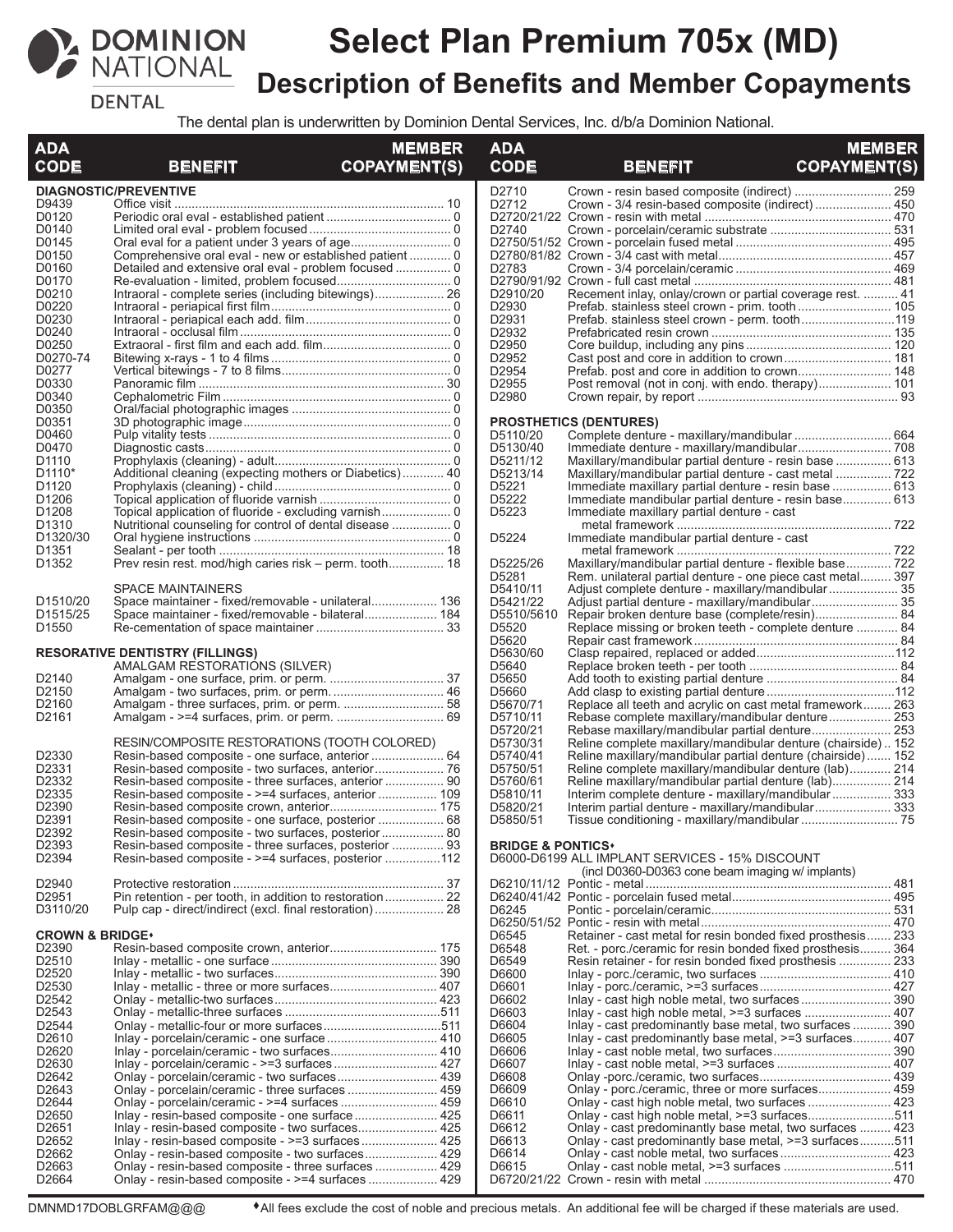### **MEMBER BENEFIT COPAYMENT(S)**

| D6780 |  |
|-------|--|
| D6781 |  |
| D6782 |  |
| D6783 |  |
|       |  |
| D6930 |  |
| D6980 |  |

### **ADJUNCTIVE GENERAL SERVICES**

| D9110    |                                                             |
|----------|-------------------------------------------------------------|
| D9210/15 |                                                             |
| D9211    |                                                             |
| D9212    |                                                             |
| D9223    | Deep sedation/general anesthesia - each                     |
|          |                                                             |
| D9230    |                                                             |
| D9243    | Intravenous conscious sedation/analgesia - each             |
|          |                                                             |
| D9310    | Consultation (diagnostic service by nontreating dentist) 42 |
| D9910    | Application of desensitizing medicament 31                  |
| D9930    | Treatment of complications (post-surgical) 43               |
| D9986    |                                                             |
|          |                                                             |

### **ENDODONTICS1**

| D3220<br>D3221    |  |
|-------------------|--|
| D3310             |  |
| D3320             |  |
| D3330             |  |
| D3333             |  |
| D3346             |  |
| D3347             |  |
| D3348             |  |
| D <sub>3410</sub> |  |
| D3421             |  |
| D <sub>3425</sub> |  |
| D3426             |  |
| D3430             |  |
| D <sub>3450</sub> |  |
| D3920             |  |
| D3950             |  |

### **PERIODONTICS1**

| D0180 | Comp. periodontal eval - new or established patient 36        |  |
|-------|---------------------------------------------------------------|--|
| D4210 | Gingivectomy or gingivoplasty - > 3 cont. teeth, per quad 265 |  |
| D4211 | Gingivectomy or gingivoplasty - <= 3 teeth, per quad 94       |  |
| D4240 | Gingival flap proc., inc. root planing -                      |  |
|       |                                                               |  |
| D4241 | Gingival flap proc, inc. root planing -                       |  |
|       |                                                               |  |
| D4260 |                                                               |  |
| D4261 |                                                               |  |
| D4268 |                                                               |  |
| D4274 |                                                               |  |
| D4341 | Perio scaling and root planing - > 3 cont teeth, per quad 105 |  |
| D4342 | Perio scaling and root planing - <= 3 teeth, per quad 57      |  |
| D4355 |                                                               |  |
| D4381 |                                                               |  |
| D4910 |                                                               |  |
| D9940 |                                                               |  |
| D9950 |                                                               |  |
| D9951 |                                                               |  |
| D9952 |                                                               |  |
|       |                                                               |  |

### **ORAL SURGERY1**

| D7111    |                                                                                  |     |
|----------|----------------------------------------------------------------------------------|-----|
| D7140    |                                                                                  |     |
| D7210    |                                                                                  |     |
| D7220    |                                                                                  | 144 |
| D7230    |                                                                                  |     |
| D7240    |                                                                                  |     |
| D7241    | Removal of imp. tooth - completely bony, with unusual                            |     |
|          |                                                                                  | 181 |
| D7250    |                                                                                  | 136 |
| D7270    | Tooth reimplant./stabiliz. of acc. evulsed/displaced tooth 211                   |     |
| D7280    | Exposure of an unerupted tooth Fig. 2016. All the Exposure of an unerupted tooth |     |
| D7291    | Transseptal fiberotomy/supra crestal fiberotomy, by report  41                   |     |
| D7310/20 |                                                                                  | 135 |
| D7510    | Incision and drainage of abscess - intraoral soft tissue  91                     |     |
| D7960    | Frenulectomy (frenectomy/frenotomy) - separate proc 256                          |     |
|          |                                                                                  |     |

### *1 As performed by a Participating General Dentist. See Plan Exclusion #13.*

### **ORTHODONTICS2**

| D8660 |                                                          |  |
|-------|----------------------------------------------------------|--|
| D8070 | Comp. ortho. treatment - transitional dentition 3304     |  |
| D8080 | Comp. ortho. treatment - adolescent dentition 3422       |  |
| D8090 |                                                          |  |
| D8670 | Periodic ortho. treatment visit (as part of contract)118 |  |
| D8680 | Orthodontic retention (rem. of appl. and placement       |  |
|       |                                                          |  |
|       |                                                          |  |

**ADA MEMBER**  $\begin{array}{ccc}\n\text{CODE} & \text{BENEFIT} & \text{COPAYMEN}\n\end{array}$ 

*2 Phase I Treatment (D0810 - D8050) is provided at a 15% reduction from the orthodontist's UCR fees. See exclusion #15 for additional coverage exclusions.*

## **Plan Exclusions**<br>1. Services wh

- Services which are covered under worker's compensation or employer's liability laws.
- 2. Services which, in the opinion of the attending dentist, are not necessary for the patient's dental health.
- 3. Cosmetic, elective or aesthetic dentistry except as required due to accidental bodily injury to sound natural teeth.
- 4. Oral surgery requiring the setting of fractures or dislocations.<br>5. Services with respect to malignancies, cysts or neoplasn
- Services with respect to malignancies, cysts or neoplasms, hereditary, congenital, anodontic, mandibular prognathism or development malformations where, in the opinion of the Participating Dentist, such services should not be performed in a dental office.<br>6. Dispensing of drugs. Dispensing of drugs.
- 
- 7. Hospitalization for any dental procedure. 8. Treatment required for conditions resulting from major disaster, epidemic, war, acts of war, whether declared or undeclared, or while on active duty as a member of the armed forces of any nation.
- 9. Replacement due to loss or theft of prosthetic appliance.<br>10. Procedures not listed as covered benefits under this Pla
- 10. Procedures not listed as covered benefits under this Plan.<br>11. Services obtained outside of the dental office in whi-
- Services obtained outside of the dental office in which enrolled and that are not preauthorizedby such office or Dominion National (with the exception of out-of-area emergency dental services).
- 12. Services related to the treatment of TMD (Temporomandibular Disorder). 13. Services related to procedures that are of such a degree of complexity as to not be normally performed by a Participating General Dentist. Above copayments do not apply when performed by a Participating Specialist (with the exception of orthodontics). Participating Specialists, if available, have entered into an agreement with Dominion National to provide dental services to members at a 25% reduction from their Usual, Customary, and Reasonable (UCR) fees.
- 14. Elective surgery including, but not limited to, extraction of nonpathologic, asymptomatic impacted teeth.
- 15. The Invisalign system and similar specialized braces are not a covered benefit. Patient copayments will apply to the routine orthodontic appliance portion of services only. Additional costs incurred will become the patient's responsibility.
- 16. Any service or supply rendered to replace a tooth lost prior to the effective date of coverage. This exclusion expires after 36 months of Member's continuous coverage under the plan.

# **Plan Limitations**<br>1. Two (2) evalue

- 1. Two (2) evaluations are covered per calendar year including a maximum of one (1) comprehensive evaluation.
- 2. One  $(1)$  problem focused exam is covered per calendar year.<br>3. Two  $(2)$  teeth cleanings (prophylaxis) are covered per cale
- Two (2) teeth cleanings (prophylaxis) are covered per calendar year (one additional cleaning is covered during pregnancy and for diabetic patients).
- 4. One (1) topical fluoride or fluoride varnish is covered per calendar year.<br>5. Two (2) bitewing x-rays are covered per calendar year.
- 5. Two (2) bitewing x-rays are covered per calendar year. 6. One (1) set of full mouth x-rays or panoramic film is covered every three (3) years.
- 7. One (1) sealant or preventative resin restoration per tooth is covered per lifetime, up to age 16 (limited to permanent 1<sup>st</sup> and 2<sup>nd</sup> molars).
- 8. Replacement of a filling is covered if it is more than two (2) years from the date of original placement.
- 9. Replacement of a bridge, crown or denture is covered if it is more than seven (7) years from the date of original placement.
- 10. Crown and bridge fees apply to treatment involving five or fewer units when presented in a single treatment plan. Additional crown or bridge units, beginning with the sixth unit, are available at the provider's Usual, Customary, and Reasonable (UCR) fee, minus 25%.
- 11. Relining and rebasing of dentures is covered once every 24 months.
- Retreatment of root canal is covered if it is more than two (2) years from the original treatment.
- 13. Root planing or scaling is covered once every 24 months per quadrant.<br>14. Full mouth debridement is covered once per lifetime.
- 14. Full mouth debridement is covered once per lifetime.
- 15. Procedure Code D4381 is limited to one (1) benefit per tooth for three teeth per quadrant or a total of 12 teeth for all four quadrants per twelve (12) months. Must have pocket depths of five (5) millimeters or greater.<br>16. Periodontal surgery of any type, including any associated material, is
- 16. Periodontal surgery of any type, including any associated material, is covered once every 36 months per quadrant or surgical site.
- 17. Periodontal maintenance after active therapy is covered twice per calendar year, within 24 months after definitive periodontal therapy.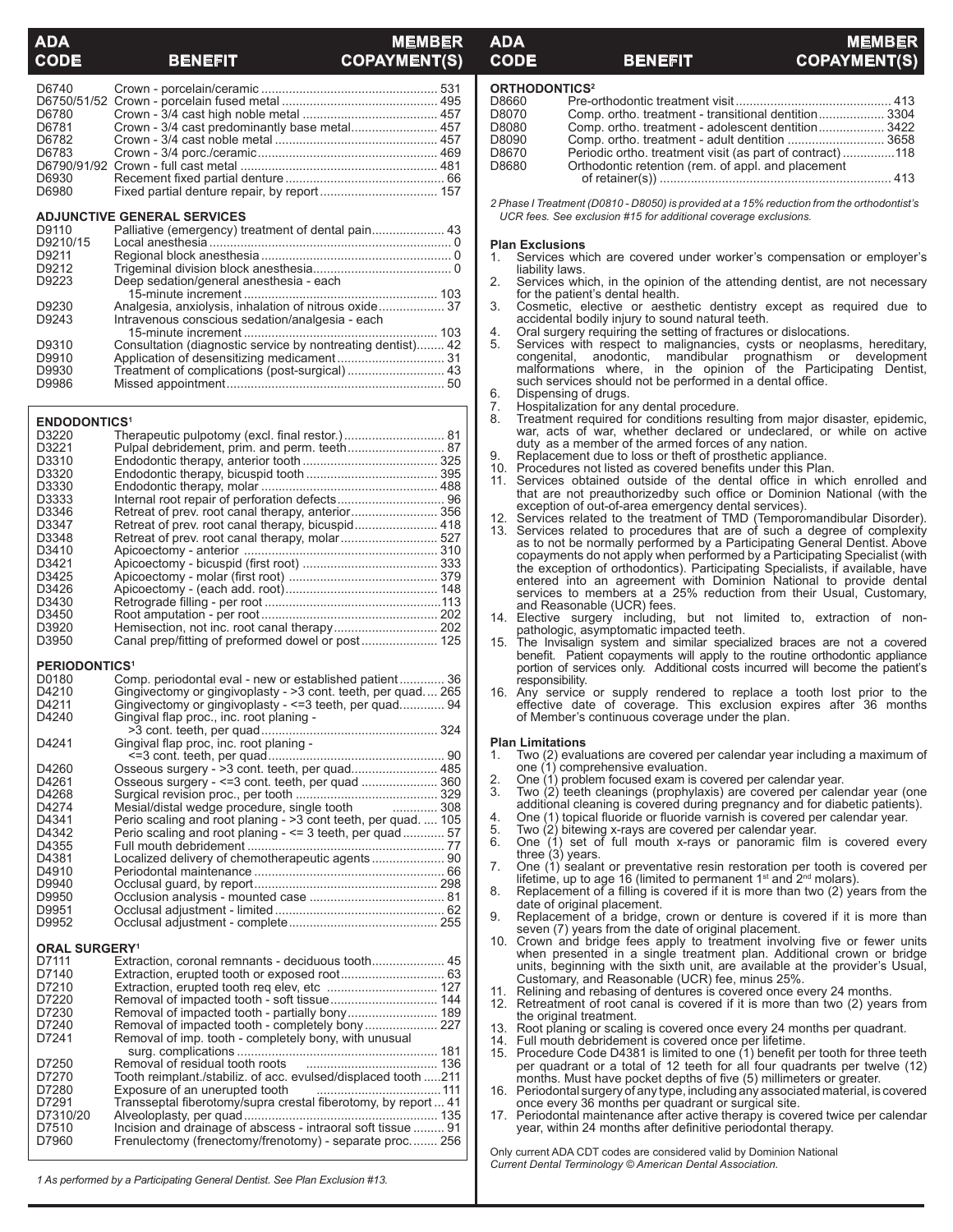

# **Select Plan Premium 705x (PA) Description of Benefits and Member Copayments**

**DENTAL** 

The dental plan is underwritten by Dominion Dental Services, Inc. d/b/a Dominion National.

| <b>ADA</b>                             |                                                                                                              | <b>MEMBER</b>       | <b>ADA</b>                   |                                                                                                                     | <b>MEMBER</b>       |
|----------------------------------------|--------------------------------------------------------------------------------------------------------------|---------------------|------------------------------|---------------------------------------------------------------------------------------------------------------------|---------------------|
| <b>CODE</b>                            | BENEFIT                                                                                                      | <b>COPAYMENT(S)</b> | <b>CODE</b>                  | <b>BENEFIT</b>                                                                                                      | <b>COPAYMENT(S)</b> |
| D9439                                  | <b>DIAGNOSTIC/PREVENTIVE</b>                                                                                 |                     | D2740                        |                                                                                                                     |                     |
| D0120                                  |                                                                                                              |                     |                              |                                                                                                                     |                     |
| D0140                                  |                                                                                                              |                     | D2783                        |                                                                                                                     |                     |
| D0145                                  |                                                                                                              |                     |                              |                                                                                                                     |                     |
| D0150                                  |                                                                                                              |                     | D2910/20                     | Recement inlay, onlay/crown or partial coverage rest.  41                                                           |                     |
| D0160<br>D0170                         |                                                                                                              |                     | D2930<br>D2931               |                                                                                                                     |                     |
| D0210                                  |                                                                                                              |                     | D2932                        |                                                                                                                     |                     |
| D0220                                  |                                                                                                              |                     | D2950                        |                                                                                                                     |                     |
| D0230                                  |                                                                                                              |                     | D <sub>2952</sub>            |                                                                                                                     |                     |
| D0240                                  |                                                                                                              |                     | D2954                        |                                                                                                                     |                     |
| D0250<br>D0270-74                      |                                                                                                              |                     | D2955<br>D2980               | Post removal (not in conj. with endo. therapy) 101                                                                  |                     |
| D0277                                  |                                                                                                              |                     |                              |                                                                                                                     |                     |
| D0330                                  |                                                                                                              |                     |                              | <b>PROSTHETICS (DENTURES)</b>                                                                                       |                     |
| D0340                                  |                                                                                                              |                     | D5110/20                     |                                                                                                                     |                     |
| D0350<br>D0351                         |                                                                                                              |                     | D5130/40<br>D5211/12         |                                                                                                                     |                     |
| D0460                                  |                                                                                                              |                     | D5213/14                     | Maxillary/mandibular partial denture - resin base  613<br>Maxillary/mandibular partial denture - cast metal         |                     |
| D0470                                  |                                                                                                              |                     | D5221                        | Immediate maxillary partial denture - resin base  613                                                               |                     |
| D <sub>1110</sub>                      |                                                                                                              |                     | D5222                        | Immediate mandibular partial denture - resin base 613                                                               |                     |
| D <sub>1110</sub> <sup>*</sup>         | Additional cleaning (expecting mothers or Diabetics) 40                                                      |                     | D5223                        | Immediate maxillary partial denture - cast                                                                          |                     |
| D1120<br>D <sub>1206</sub>             |                                                                                                              |                     | D5224                        | Immediate mandibular partial denture - cast                                                                         |                     |
| D <sub>1208</sub>                      |                                                                                                              |                     |                              |                                                                                                                     |                     |
| D <sub>1310</sub>                      |                                                                                                              |                     | D5225/26                     | Maxillary/mandibular partial denture - flexible base 722                                                            |                     |
| D <sub>1320</sub> /30                  |                                                                                                              |                     | D5281                        | Rem. unilateral partial denture - one piece cast metal 397                                                          |                     |
| D <sub>1351</sub>                      |                                                                                                              |                     | D5410/11                     | Adjust complete denture - maxillary/mandibular 35                                                                   |                     |
| D1352                                  | Prev resin rest. mod/high caries risk – perm. tooth 18                                                       |                     | D5421/22<br>D5510/5610       | Repair broken denture base (complete/resin) 84                                                                      |                     |
|                                        | <b>SPACE MAINTAINERS</b>                                                                                     |                     | D5520                        | Replace missing or broken teeth - complete denture  84                                                              |                     |
| D <sub>1510</sub> /20                  | Space maintainer - fixed/removable - unilateral 136                                                          |                     | D5620                        |                                                                                                                     |                     |
| D <sub>1515</sub> /25                  | Space maintainer - fixed/removable - bilateral 184                                                           |                     | D5630/60                     |                                                                                                                     |                     |
| D1550                                  |                                                                                                              |                     | D5640<br>D5650               |                                                                                                                     |                     |
|                                        | <b>RESORATIVE DENTISTRY (FILLINGS)</b>                                                                       |                     | D5660                        |                                                                                                                     |                     |
|                                        | AMALGAM RESTORATIÓNS (SILVER)                                                                                |                     | D5670/71                     | Replace all teeth and acrylic on cast metal framework 263                                                           |                     |
| D2140                                  |                                                                                                              |                     | D5710/11                     | Rebase complete maxillary/mandibular denture 253                                                                    |                     |
| D2150<br>D <sub>2160</sub>             |                                                                                                              |                     | D5720/21<br>D5730/31         | Rebase maxillary/mandibular partial denture 253<br>Reline complete maxillary/mandibular denture (chairside)152      |                     |
| D <sub>2161</sub>                      |                                                                                                              |                     | D5740/41                     | Reline maxillary/mandibular partial denture (chairside) 152                                                         |                     |
|                                        |                                                                                                              |                     | D5750/51                     | Reline complete maxillary/mandibular denture (lab) 214                                                              |                     |
|                                        | RESIN/COMPOSITE RESTORATIONS (TOOTH COLORED)                                                                 |                     | D5760/61                     | Reline maxillary/mandibular partial denture (lab) 214                                                               |                     |
| D2330<br>D2331                         |                                                                                                              |                     | D5810/11<br>D5820/21         | Interim complete denture - maxillary/mandibular  333                                                                |                     |
| D <sub>2332</sub>                      | Resin-based composite - three surfaces, anterior  90                                                         |                     | D5850/51                     |                                                                                                                     |                     |
| D2335                                  | Resin-based composite - >=4 surfaces, anterior  109                                                          |                     |                              |                                                                                                                     |                     |
| D2390                                  |                                                                                                              |                     | <b>BRIDGE &amp; PONTICS*</b> |                                                                                                                     |                     |
| D2391                                  |                                                                                                              |                     |                              | D6000-D6199 ALL IMPLANT SERVICES - 15% DISCOUNT                                                                     |                     |
| D2392<br>D2393                         | Resin-based composite - two surfaces, posterior  80<br>Resin-based composite - three surfaces, posterior  93 |                     | D6081                        | (incl D0360-D0363 cone beam imaging w/ implants)<br>Scaling and debridement in the presence of inflammation or      |                     |
| D2394                                  | Resin-based composite - >=4 surfaces, posterior 112                                                          |                     |                              | mucositis of a single implant, including cleaning of the                                                            |                     |
|                                        |                                                                                                              |                     |                              |                                                                                                                     |                     |
| D2940<br>D2951                         |                                                                                                              |                     |                              |                                                                                                                     |                     |
| D3110/20                               |                                                                                                              |                     | D6245                        |                                                                                                                     |                     |
|                                        |                                                                                                              |                     |                              |                                                                                                                     |                     |
| <b>CROWN &amp; BRIDGE*</b>             |                                                                                                              |                     | D6545                        | Retainer - cast metal for resin bonded fixed prosthesis 233                                                         |                     |
| D <sub>2390</sub><br>D2510             |                                                                                                              |                     | D6548<br>D6549               | Ret. - porc./ceramic for resin bonded fixed prosthesis 364                                                          |                     |
| D2520                                  |                                                                                                              |                     | D6600                        | Resin retainer - for resin bonded fixed prosthesis  233                                                             |                     |
| D2530                                  |                                                                                                              |                     | D6601                        |                                                                                                                     |                     |
| D2542                                  |                                                                                                              |                     | D6602                        |                                                                                                                     |                     |
| D <sub>2543</sub>                      |                                                                                                              |                     | D6603                        | Inlay - cast high noble metal, >=3 surfaces  407                                                                    |                     |
| D2544<br>D <sub>2610</sub>             |                                                                                                              |                     | D6604<br>D6605               | Inlay - cast predominantly base metal, two surfaces  390<br>Inlay - cast predominantly base metal, >=3 surfaces 407 |                     |
| D <sub>2620</sub>                      |                                                                                                              |                     | D6606                        |                                                                                                                     |                     |
| D2630                                  |                                                                                                              |                     | D6607                        |                                                                                                                     |                     |
| D <sub>2642</sub>                      |                                                                                                              |                     | D6608                        |                                                                                                                     |                     |
| D <sub>2643</sub><br>D2644             | Onlay - porcelain/ceramic - three surfaces  459                                                              |                     | D6609<br>D6610               | Onlay - porc./ceramic, three or more surfaces 459                                                                   |                     |
| D <sub>2650</sub>                      |                                                                                                              |                     | D6611                        | Onlay - cast high noble metal, >=3 surfaces511                                                                      |                     |
| D <sub>2651</sub>                      | Inlay - resin-based composite - two surfaces 425                                                             |                     | D6612                        | Onlay - cast predominantly base metal, two surfaces  423                                                            |                     |
| D2652                                  |                                                                                                              |                     | D6613                        | Onlay - cast predominantly base metal, >=3 surfaces511                                                              |                     |
| D <sub>2662</sub><br>D <sub>2663</sub> | Onlay - resin-based composite - two surfaces 429<br>Onlay - resin-based composite - three surfaces  429      |                     | D6614<br>D6615               | Onlay - cast noble metal, two surfaces 423                                                                          |                     |
| D2664                                  |                                                                                                              |                     |                              |                                                                                                                     |                     |
| D <sub>2710</sub>                      |                                                                                                              |                     | D6740                        |                                                                                                                     |                     |
| D <sub>2712</sub>                      | Crown - 3/4 resin-based composite (indirect)  450                                                            |                     |                              |                                                                                                                     |                     |
|                                        |                                                                                                              |                     | D6780                        |                                                                                                                     |                     |

DMNMA17DOBLGRFAM@@@ <sup>
All fees exclude the cost of noble and precious metals. An additional fee will be charged if these materials are used.</sup>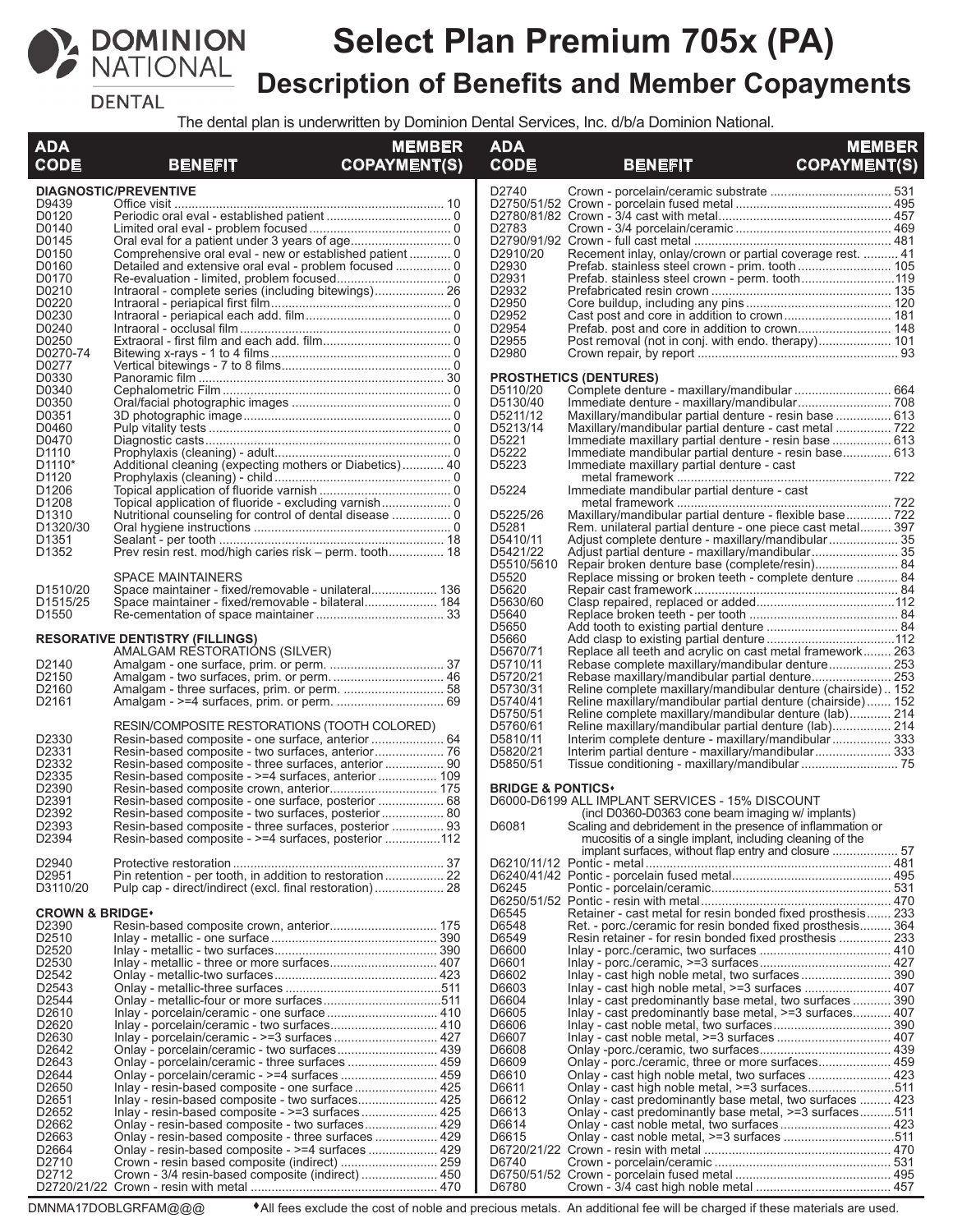## **ADA MEMBER CODE BENEFIT COPAYMENT(S)**

## **ADA MEMBER CODE BENEFIT COPAYMENT**

| D6781                           |                                                                                                                         |  |
|---------------------------------|-------------------------------------------------------------------------------------------------------------------------|--|
|                                 | Crown - 3/4 cast predominantly base metal 457                                                                           |  |
| D6782                           |                                                                                                                         |  |
|                                 |                                                                                                                         |  |
| D6783                           |                                                                                                                         |  |
|                                 |                                                                                                                         |  |
| D6930                           |                                                                                                                         |  |
| D6980                           |                                                                                                                         |  |
|                                 |                                                                                                                         |  |
|                                 |                                                                                                                         |  |
|                                 | <b>ADJUNCTIVE GENERAL SERVICES</b>                                                                                      |  |
| D9110                           | Palliative (emergency) treatment of dental pain 43                                                                      |  |
| D9210/15                        |                                                                                                                         |  |
| D9211                           |                                                                                                                         |  |
|                                 |                                                                                                                         |  |
| D9212                           |                                                                                                                         |  |
| D9223                           | Deep sedation/general anesthesia - each                                                                                 |  |
|                                 |                                                                                                                         |  |
| D9230                           | Analgesia, anxiolysis, inhalation of nitrous oxide 37                                                                   |  |
|                                 |                                                                                                                         |  |
| D9243                           | Intravenous conscious sedation/analgesia - each                                                                         |  |
|                                 |                                                                                                                         |  |
| D9310                           | Consultation (diagnostic service by nontreating dentist) 42                                                             |  |
|                                 |                                                                                                                         |  |
| D9910                           |                                                                                                                         |  |
| D9930                           | Treatment of complications (post-surgical)  43                                                                          |  |
| D9986                           |                                                                                                                         |  |
| D9995                           | Teledentistry - synchronous; real-time encounter                                                                        |  |
|                                 |                                                                                                                         |  |
|                                 |                                                                                                                         |  |
| D9996                           | Teledentistry - asynchronous; information stored and                                                                    |  |
|                                 | forwarded to dentist for subsequent review                                                                              |  |
|                                 |                                                                                                                         |  |
|                                 |                                                                                                                         |  |
|                                 |                                                                                                                         |  |
| <b>ENDODONTICS<sup>1</sup></b>  |                                                                                                                         |  |
| D3220                           | Therapeutic pulpotomy (excl. final restor.) 81                                                                          |  |
| D3221                           | Pulpal debridement, prim. and perm. teeth 87                                                                            |  |
|                                 |                                                                                                                         |  |
| D3310                           |                                                                                                                         |  |
| D3320                           |                                                                                                                         |  |
| D3330                           |                                                                                                                         |  |
|                                 |                                                                                                                         |  |
| D3333                           |                                                                                                                         |  |
| D3346                           |                                                                                                                         |  |
| D3347                           | Retreat of prev. root canal therapy, bicuspid 418                                                                       |  |
| D3348                           | Retreat of prev. root canal therapy, molar 527                                                                          |  |
|                                 |                                                                                                                         |  |
| D3410                           |                                                                                                                         |  |
| D3421                           |                                                                                                                         |  |
| D3425                           |                                                                                                                         |  |
|                                 |                                                                                                                         |  |
| D3426                           |                                                                                                                         |  |
| D3430                           |                                                                                                                         |  |
| D3450                           |                                                                                                                         |  |
| D3920                           |                                                                                                                         |  |
| D3950                           | Canal prep/fitting of preformed dowel or post 125                                                                       |  |
|                                 |                                                                                                                         |  |
|                                 |                                                                                                                         |  |
|                                 |                                                                                                                         |  |
| <b>PERIODONTICS<sup>1</sup></b> |                                                                                                                         |  |
|                                 |                                                                                                                         |  |
| D0180                           | Comp. periodontal eval - new or established patient 36                                                                  |  |
| D4210                           | Gingivectomy or gingivoplasty - > 3 cont. teeth, per quad 265                                                           |  |
| D4211                           | Gingivectomy or gingivoplasty - <= 3 teeth, per quad 94                                                                 |  |
| D4240                           | Gingival flap proc., inc. root planing -                                                                                |  |
|                                 |                                                                                                                         |  |
|                                 |                                                                                                                         |  |
| D4241                           | Gingival flap proc, inc. root planing -                                                                                 |  |
|                                 |                                                                                                                         |  |
| D4260                           |                                                                                                                         |  |
|                                 | Osseous surgery - >3 cont. teeth, per quad 485                                                                          |  |
| D4261                           | Osseous surgery - <= 3 cont. teeth, per quad  360                                                                       |  |
| D4268                           |                                                                                                                         |  |
| D4274                           |                                                                                                                         |  |
| D4341                           |                                                                                                                         |  |
|                                 | Perio scaling and root planing - > 3 cont teeth, per quad.  105                                                         |  |
| D4342                           | Perio scaling and root planing - <= 3 teeth, per quad  57                                                               |  |
| D4346                           | Scaling in presence of generalized moderate or severe                                                                   |  |
|                                 | gingival inflammation - full mouth, after oral evaluation  39                                                           |  |
| D4355                           |                                                                                                                         |  |
| D4381                           |                                                                                                                         |  |
|                                 | Localized delivery of chemotherapeutic agents 90                                                                        |  |
| D4910                           |                                                                                                                         |  |
| D9940                           |                                                                                                                         |  |
| D9950                           |                                                                                                                         |  |
| D9951                           |                                                                                                                         |  |
|                                 |                                                                                                                         |  |
| D9952                           |                                                                                                                         |  |
|                                 |                                                                                                                         |  |
| <b>ORAL SURGERY<sup>1</sup></b> |                                                                                                                         |  |
| D7111                           |                                                                                                                         |  |
| D7140                           |                                                                                                                         |  |
|                                 |                                                                                                                         |  |
| D7210                           |                                                                                                                         |  |
| D7220                           |                                                                                                                         |  |
| D7230                           |                                                                                                                         |  |
|                                 |                                                                                                                         |  |
| D7240                           |                                                                                                                         |  |
| D7241                           | Removal of imp. tooth - completely bony, with unusual                                                                   |  |
|                                 |                                                                                                                         |  |
| D7250                           |                                                                                                                         |  |
|                                 |                                                                                                                         |  |
| D7251                           | Coronectomy - intentional partial tooth removal  181                                                                    |  |
| D7270                           | Tooth reimplant./stabiliz. of acc. evulsed/displaced tooth 211                                                          |  |
| D7280                           |                                                                                                                         |  |
|                                 |                                                                                                                         |  |
| D7291                           | Transseptal fiberotomy/supra crestal fiberotomy, by report  41                                                          |  |
| D7310/20                        |                                                                                                                         |  |
| D7510<br>D7960                  | Incision and drainage of abscess - intraoral soft tissue  91<br>Frenulectomy (frenectomy/frenotomy) - separate proc 256 |  |

*1 As performed by a Participating General Dentist. See Plan Exclusion #13.*

| <b>ORTHODONTICS<sup>2</sup></b> |                                                          |  |  |  |
|---------------------------------|----------------------------------------------------------|--|--|--|
| D8660                           |                                                          |  |  |  |
| D8070                           | Comp. ortho. treatment - transitional dentition 3304     |  |  |  |
| D8080                           | Comp. ortho. treatment - adolescent dentition 3422       |  |  |  |
| D8090                           | Comp. ortho. treatment - adult dentition  3658           |  |  |  |
| D8670                           | Periodic ortho. treatment visit (as part of contract)118 |  |  |  |
| D8680                           | Orthodontic retention (rem. of appl. and placement       |  |  |  |
|                                 |                                                          |  |  |  |
|                                 |                                                          |  |  |  |

*2 Phase I Treatment (D0810 - D8050) is provided at a 15% reduction from the orthodontist's UCR fees. See exclusion #15 for additional coverage exclusions.*

### **Plan Exclusions**

- 1. Services which are covered under Medicare, worker's compensation, employer's liability laws, or the Pennsylvania Motor Vehicle Financial Responsibility Law (Pennsylvania policyholders only).  $\mathbf{1}$ .
- 2. Services which, in the opinion of the attending dentist, are not necessary for the patient's dental health.
- 3. Cosmetic, elective or aesthetic dentistry except as required due to<br>accidental bodily injury to sound natural teeth.<br>4. Oral surgery requiring the setting of fractures or dislocations.<br>5. Services with respect to malign
- 
- congenital, anodontic, mandibular prognathism or development<br>malformations where, in the opinion of the Participating Dentist,<br>such services should not be performed in a dental office.<br>6. Dispensing of drugs.
- 
- 
- 7. Hospitalization for any dental procedure. 8. Treatment required for conditions resulting from major disaster, epidemic, war, acts of war, whether declared or undeclared, or while on active duty as a member of the armed forces of any nation.
- 9. Replacement due to loss or theft of prosthetic appliance.
- 10. Procedures not listed as covered benefits under this Plan.<br>11. Services obtained outside of the dental office in which enrolled and
- that are not preauthorizedby such office or Dominion National (with the exception of out-of-area emergency dental services).<br>
12. Services related to the teatment of TMD (Temporomandibular Disorder).<br>
13. Services related
- 14. Elective surgery including, but not limited to, extraction of non-pathologic, asymptomatic impacted teeth.
- 15. The Invisalign system and similar specialized braces are not a covered benefit. Patient copayments will apply to the routine orthodontic appliance portion of services only. Additional costs incurred will become the patient's responsibility.
- 16. Any service or supply rendered to replace a tooth lost prior to the effective date of coverage. This exclusion expires after 36 months of Member's continuous coverage under the plan.

- **Plan Limitations**<br>1. Two (2) evalue Two (2) evaluations are covered per calendar year including a maximum of one (1) comprehensive evaluation.
- 
- 2. One (1) problem focused exam is covered per calendar year. 3. Two (2) teeth cleanings (prophylaxis) are covered per calendar year (one additional cleaning is covered during pregnancy and for diabetic patients).
- 4. One (1) topical fluoride or fluoride varnish is covered per calendar year.<br>5. Two (2) bitewing x-rays are covered per calendar year.
- 
- 5. Two (2) bitewing x-rays are covered per calendar year.<br>6. One (1) set of full mouth x-rays or panoramic film is covered every<br> three (3) years.<br>7. [One (1)] sealant or preventative resin restora
- lifetime, up to age [16] (limited to permanent 1<sup>st</sup> and 2<sup>nd</sup> molars).<br>8. Replacement of a filling is covered if it is more than two (2) years from the
- date of original placement. 9. Replacement of a bridge, crown or denture is covered if it is more than
- 
- seven (7) years from the date of original placement.<br>10. Crown and bridge fees apply to treatment involving five or fewer units<br>when presented in a single treatment plan. Additional crown or bridge<br>units, beginning with th
- Relining and rebasing of dentures is covered once every 24 months. 12. Retreatment of root canal is covered if it is more than two (2) years from the original treatment.
- 
- 13. Root planing or scaling is covered once every 24 months per quadrant.<br>14. Scaling in presence of generalized moderate or severe gingival inflammation - full mouth, after oral evaluation and in lieu of a covered D1110, limited to
- once per two years.<br>14. Scaling and debridement in the presence of inflammation or mucositis of a<br>single implant, including cleaning of the implant surfaces, without flap entry<br>and closure.
- 
- 16. Full mouth debridement is covered once per lifetime. 17. Procedure Code D4381 is limited to one (1) benefit per tooth for three teeth per quadrant or a total of 12 teeth for all four quadrants per twelve (12) months. Must have pocket depths of five (5) millimeters or greater.
- 18. Periodontal surgery of any type, including any associated material, is covered once every 36 months per quadrant or surgical site. 19. Periodontal maintenance after active therapy is covered twice per calendar
- year, within 24 months after definitive periodontal therapy.<br>20. Coronectomy intentional partial tooth removal, once per
- 20. Coronectomy intentional partial tooth removal, once per lifetime.
- Teledentistry, synchronous (D9995) or asynchronous (D9996), limited to two per calendar year (when available).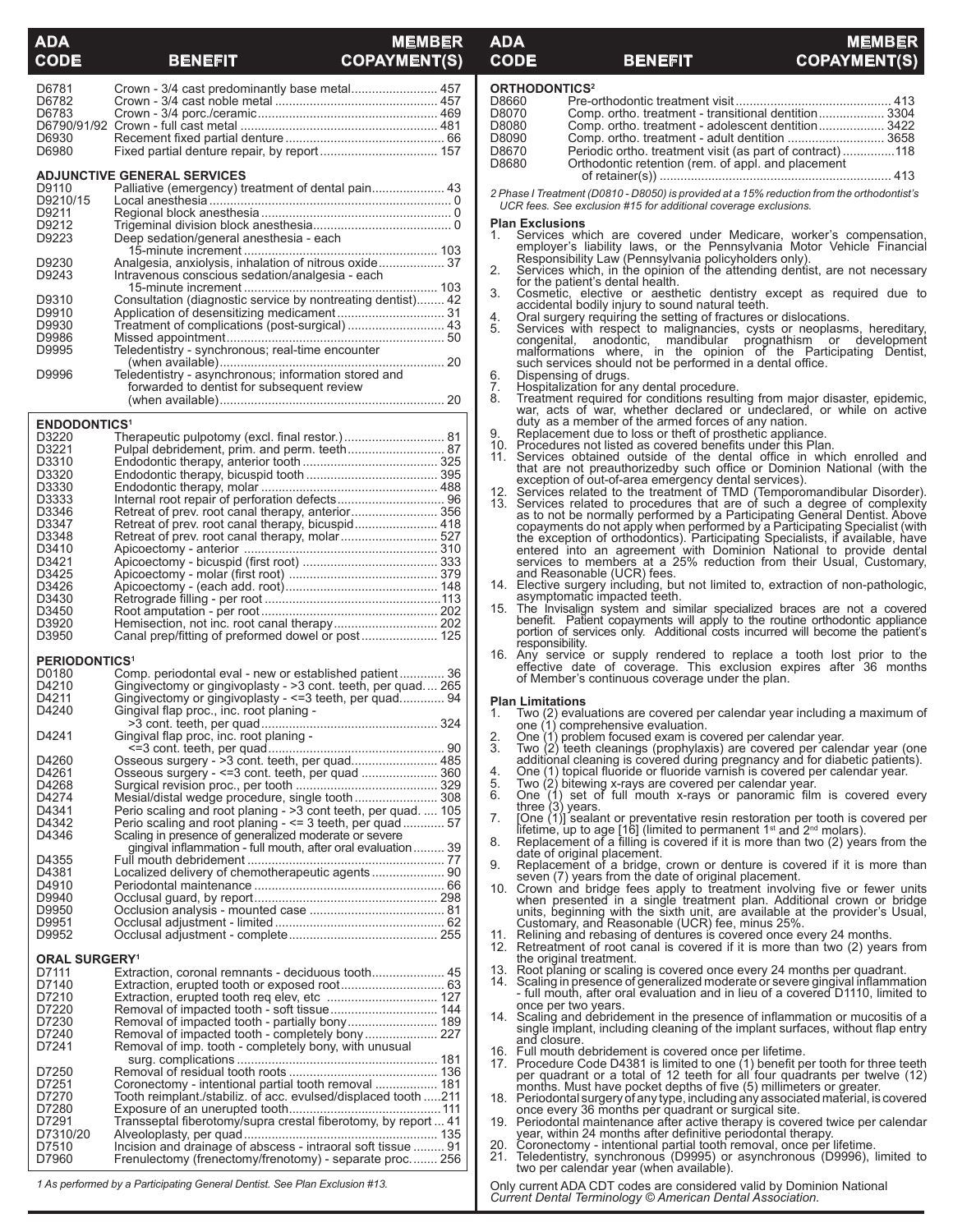

# **Select Plan Premium 705x (VA) Description of Benefits and Member Copayments**

**DENTAL** 

**Underwritten by: Dominion Dental Services, Inc.** 

**d/b/a Dominion National**

| <b>ADA</b>                    |                                                                                                             | <b>MEMBER</b>       | <b>ADA</b>                   |                                                                                                                        | <b>MEMBER</b>       |
|-------------------------------|-------------------------------------------------------------------------------------------------------------|---------------------|------------------------------|------------------------------------------------------------------------------------------------------------------------|---------------------|
| <b>CODE</b>                   | <b>BENEFIT</b>                                                                                              | <b>COPAYMENT(S)</b> | <b>CODE</b>                  | <b>BENEFIT</b>                                                                                                         | <b>COPAYMENT(S)</b> |
| D9439                         | <b>DIAGNOSTIC/PREVENTIVE</b>                                                                                |                     | D <sub>2740</sub>            |                                                                                                                        |                     |
| D0120                         |                                                                                                             |                     |                              |                                                                                                                        |                     |
| D0140                         |                                                                                                             |                     |                              |                                                                                                                        |                     |
| D0145<br>D0150                |                                                                                                             |                     | D <sub>2783</sub>            |                                                                                                                        |                     |
| D0160                         |                                                                                                             |                     | D2910/20                     | Recement inlay, onlay/crown or partial coverage rest.  41                                                              |                     |
| D0170                         |                                                                                                             |                     | D2930                        | Prefab. stainless steel crown - prim. tooth  105                                                                       |                     |
| D0210<br>D0220                | Intraoral - complete series (including bitewings) 26                                                        |                     | D2931<br>D2932               | Prefab. stainless steel crown - perm. tooth119                                                                         |                     |
| D0230                         |                                                                                                             |                     | D2950                        |                                                                                                                        |                     |
| D0240<br>D0250                |                                                                                                             |                     | D2952<br>D2954               | Prefab. post and core in addition to crown 148                                                                         |                     |
| D0270-74                      |                                                                                                             |                     | D2955                        | Post removal (not in conj. with endo. therapy) 101                                                                     |                     |
| D0277                         |                                                                                                             |                     | D2980                        |                                                                                                                        |                     |
| D0330<br>D0340                |                                                                                                             |                     |                              | <b>PROSTHETICS (DENTURES)</b>                                                                                          |                     |
| D0350                         |                                                                                                             |                     | D5110/20                     | Complete denture - maxillary/mandibular  664                                                                           |                     |
| D0351                         |                                                                                                             |                     | D5130/40                     |                                                                                                                        |                     |
| D0460<br>D0470                |                                                                                                             |                     | D5211/12<br>D5213/14         | Maxillary/mandibular partial denture - resin base  613<br>Maxillary/mandibular partial denture - cast metal  722       |                     |
| D <sub>1110</sub>             |                                                                                                             |                     | D5221                        | Immediate maxillary partial denture - resin base  613                                                                  |                     |
| D <sub>1110</sub> *           | Additional cleaning (expecting mothers or Diabetics) 40                                                     |                     | D5222                        | Immediate mandibular partial denture - resin base 613                                                                  |                     |
| D <sub>1120</sub><br>D1206    |                                                                                                             |                     | D5223                        | Immediate maxillary partial denture - cast                                                                             |                     |
| D <sub>1208</sub>             |                                                                                                             |                     | D5224                        | Immediate mandibular partial denture - cast                                                                            |                     |
| D <sub>1310</sub><br>D1320/30 |                                                                                                             |                     | D5225/26                     |                                                                                                                        |                     |
| D <sub>1351</sub>             |                                                                                                             |                     | D5281                        | Maxillary/mandibular partial denture - flexible base 722<br>Rem. unilateral partial denture - one piece cast metal 397 |                     |
| D <sub>1352</sub>             | Prev resin rest. mod/high caries risk – perm. tooth 18                                                      |                     | D5410/11                     |                                                                                                                        |                     |
|                               | <b>SPACE MAINTAINERS</b>                                                                                    |                     | D5421/22                     | Adjust partial denture - maxillary/mandibular 35                                                                       |                     |
| D <sub>1510</sub> /20         | Space maintainer - fixed/removable - unilateral 136                                                         |                     | D5510/5610<br>D5520          | Replace missing or broken teeth - complete denture  84                                                                 |                     |
| D <sub>1515</sub> /25         | Space maintainer - fixed/removable - bilateral 184                                                          |                     | D5620                        |                                                                                                                        |                     |
| D <sub>1550</sub>             |                                                                                                             |                     | D5630/60<br>D5640            |                                                                                                                        |                     |
|                               | <b>RESORATIVE DENTISTRY (FILLINGS)</b>                                                                      |                     | D5650                        |                                                                                                                        |                     |
|                               | AMALGAM RESTORATIONS (SILVER)                                                                               |                     | D5660                        |                                                                                                                        |                     |
| D2140<br>D <sub>2150</sub>    |                                                                                                             |                     | D5670/71<br>D5710/11         | Replace all teeth and acrylic on cast metal framework 263<br>Rebase complete maxillary/mandibular denture 253          |                     |
| D <sub>2160</sub>             |                                                                                                             |                     | D5720/21                     |                                                                                                                        |                     |
| D <sub>2161</sub>             |                                                                                                             |                     | D5730/31                     | Reline complete maxillary/mandibular denture (chairside) 152                                                           |                     |
|                               | RESIN/COMPOSITE RESTORATIONS (TOOTH COLORED)                                                                |                     | D5740/41<br>D5750/51         | Reline maxillary/mandibular partial denture (chairside) 152<br>Reline complete maxillary/mandibular denture (lab) 214  |                     |
| D2330                         | Resin-based composite - one surface, anterior  64                                                           |                     | D5760/61                     | Reline maxillary/mandibular partial denture (lab) 214                                                                  |                     |
| D2331                         |                                                                                                             |                     | D5810/11                     | Interim complete denture - maxillary/mandibular  333                                                                   |                     |
| D2332<br>D <sub>2335</sub>    | Resin-based composite - three surfaces, anterior  90<br>Resin-based composite - >=4 surfaces, anterior  109 |                     | D5820/21<br>D5850/51         | Interim partial denture - maxillary/mandibular 333                                                                     |                     |
| D2390                         |                                                                                                             |                     |                              |                                                                                                                        |                     |
| D2391<br>D <sub>2392</sub>    | Resin-based composite - one surface, posterior  68                                                          |                     | <b>BRIDGE &amp; PONTICS*</b> | D6000-D6199 ALL IMPLANT SERVICES - 15% DISCOUNT                                                                        |                     |
| D2393                         | Resin-based composite - two surfaces, posterior 80<br>Resin-based composite - three surfaces, posterior  93 |                     |                              | (incl D0360-D0363 cone beam imaging w/ implants)                                                                       |                     |
| D2394                         | Resin-based composite - >=4 surfaces, posterior  112                                                        |                     | D6081                        | Scaling and debridement in the presence of inflammation or                                                             |                     |
| D2940                         |                                                                                                             |                     |                              | mucositis of a single implant, including cleaning of the                                                               |                     |
| D <sub>2951</sub>             | Pin retention - per tooth, in addition to restoration 22                                                    |                     |                              |                                                                                                                        |                     |
| D3110/20                      |                                                                                                             |                     |                              |                                                                                                                        |                     |
| <b>CROWN &amp; BRIDGE*</b>    |                                                                                                             |                     | D6245                        |                                                                                                                        |                     |
| D <sub>2390</sub>             |                                                                                                             |                     | D6545                        | Retainer - cast metal for resin bonded fixed prosthesis 233                                                            |                     |
| D <sub>2510</sub><br>D2520    |                                                                                                             |                     | D6548                        | Ret. - porc./ceramic for resin bonded fixed prosthesis 364                                                             |                     |
| D2530                         |                                                                                                             |                     | D6549<br>D6600               | Resin retainer - for resin bonded fixed prosthesis  233                                                                |                     |
| D <sub>2542</sub>             |                                                                                                             |                     | D6601                        |                                                                                                                        |                     |
| D2543<br>D2544                |                                                                                                             |                     | D6602<br>D6603               |                                                                                                                        |                     |
| D <sub>2610</sub>             | Inlay - porcelain/ceramic - one surface 410                                                                 |                     | D6604                        | Inlay - cast predominantly base metal, two surfaces  390                                                               |                     |
| D2620                         |                                                                                                             |                     | D6605                        | lnlay - cast predominantly base metal, $>=$ 3 surfaces 407                                                             |                     |
| D2630<br>D2642                |                                                                                                             |                     | D6606<br>D6607               |                                                                                                                        |                     |
| D2643                         |                                                                                                             |                     | D6608                        |                                                                                                                        |                     |
| D2644                         | Onlay - porcelain/ceramic - >=4 surfaces  459                                                               |                     | D6609                        | Onlay - porc./ceramic, three or more surfaces 459                                                                      |                     |
| D2650<br>D2651                |                                                                                                             |                     | D6610<br>D6611               | Onlay - cast high noble metal, >=3 surfaces511                                                                         |                     |
| D2652                         |                                                                                                             |                     | D6612                        | Onlay - cast predominantly base metal, two surfaces  423                                                               |                     |
| D <sub>2662</sub>             |                                                                                                             |                     | D6613                        | Onlay - cast predominantly base metal, >=3 surfaces511                                                                 |                     |
| D2663<br>D2664                | Onlay - resin-based composite - three surfaces  429                                                         |                     | D6614<br>D6615               |                                                                                                                        |                     |
| D <sub>2710</sub>             |                                                                                                             |                     |                              |                                                                                                                        |                     |
| D2712                         | Crown - 3/4 resin-based composite (indirect)  450                                                           |                     | D6740                        |                                                                                                                        |                     |

DMNVA17DOBLGRFAM@@@  $\bullet$ All fees exclude the cost of noble and precious metals. An additional fee will be charged if these materials are used.